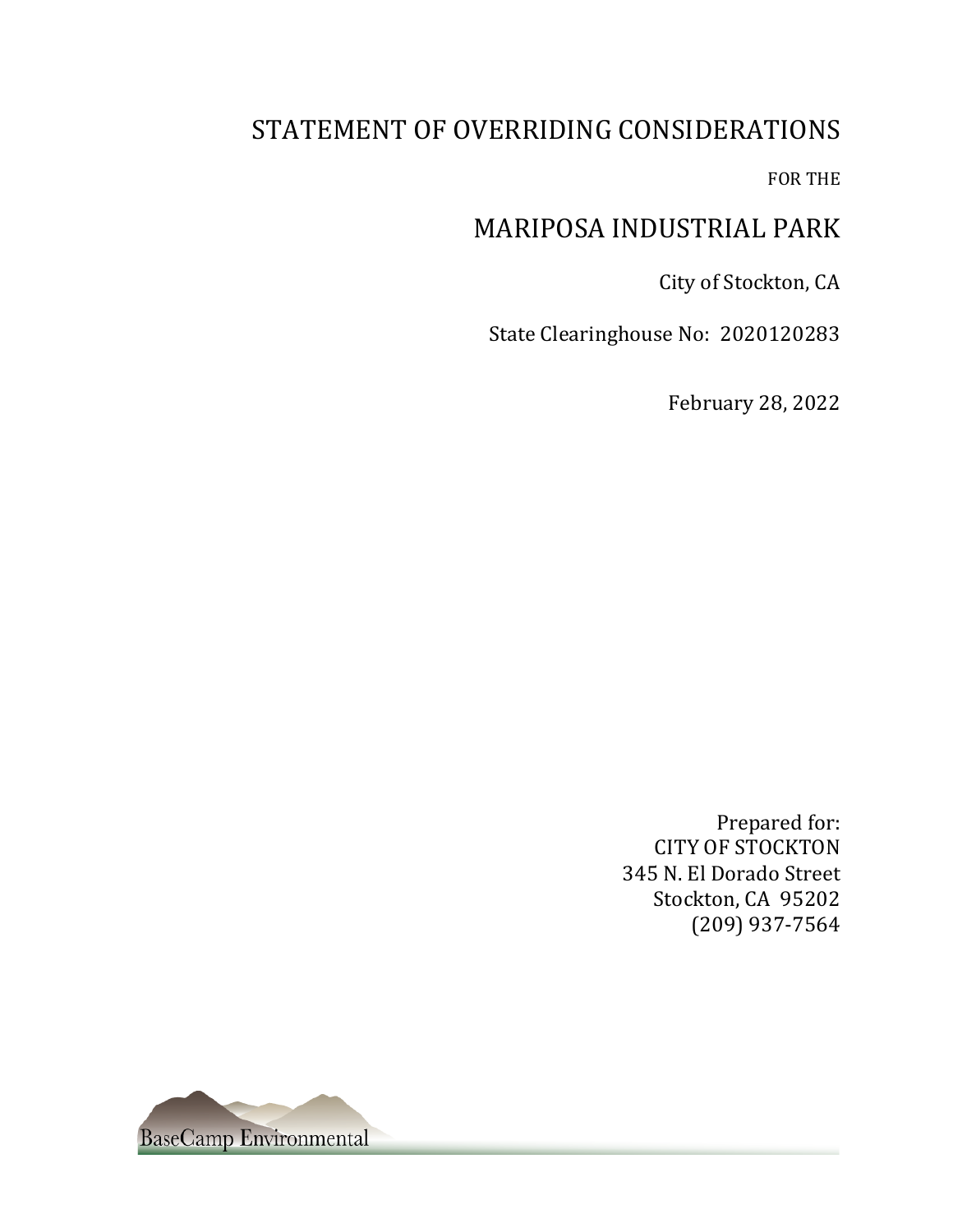# 1.0 INTRODUCTION

This document sets forth the Statement of Overriding Considerations of the City of Stockton (the "City") as to six of the environmental impacts of the Mariposa Industrial Park project identified in the EIR for the project, in accordance with the California Environmental Quality Act (CEQA) Guidelines. The six environmental impacts, together with the other environmental effects of the proposed project, are described in the certified Final EIR for the project. These six impacts, listed below, are considered "significant and unavoidable." This is based on the City of Stockton's determination in this adopted document that no feasible mitigation measures exist that would reduce the impacts to a less than significant level.

This Statement of Overriding Considerations is closely related to the CEQA Findings and Mitigation Monitoring/Reporting Program for the Mariposa Industrial Park project, which addresses the effectiveness of mitigation measures with respect to all of the other environmental effects of the project, as required by CEQA Guidelines Sections 15091- 15093 and 15097. The CEQA Findings and Mitigation Monitoring/Reporting Program is a separate standalone document.

# 1.1 APPLICABLE CEQA REQUIREMENTS

CEQA requires that a Lead Agency prepare an Environmental Impact Report (EIR) when a proposed project may involve significant environmental effects. Prior to approval of the project, the Lead Agency must certify that the EIR was completed in compliance with CEQA and that the Lead Agency reviewed and considered the EIR before approving the project.

The Mariposa Industrial project involves annexation of approximately 203 acres into the City of Stockton for the purposes of industrial development. The annexation area consists of several adjoining properties that together comprise the overall project site. The project location and proposed development of the site are described in more detail in the referenced EIR and the CEQA Findings and Mitigation Monitoring/Reporting Program for the project, both of which are referenced below.

During 2021, the City of Stockton prepared an EIR documenting the potential environmental effects of the project, feasible mitigation measures that would avoid or reduce address these effects, and a range of reasonable alternatives to the project. The City conducted agency and public review of the EIR and the remainder of the EIR process in accordance with CEQA requirements. These activities are described in more detail in Final EIR and the CEQA Findings and Mitigation Monitoring/Reporting Program for the project.

When an EIR identifies significant or potentially significant environmental effects, CEQA requires that the Lead Agency make specified written findings regarding each of the significant effects prior to project approval. For the Mariposa Industrial Park project,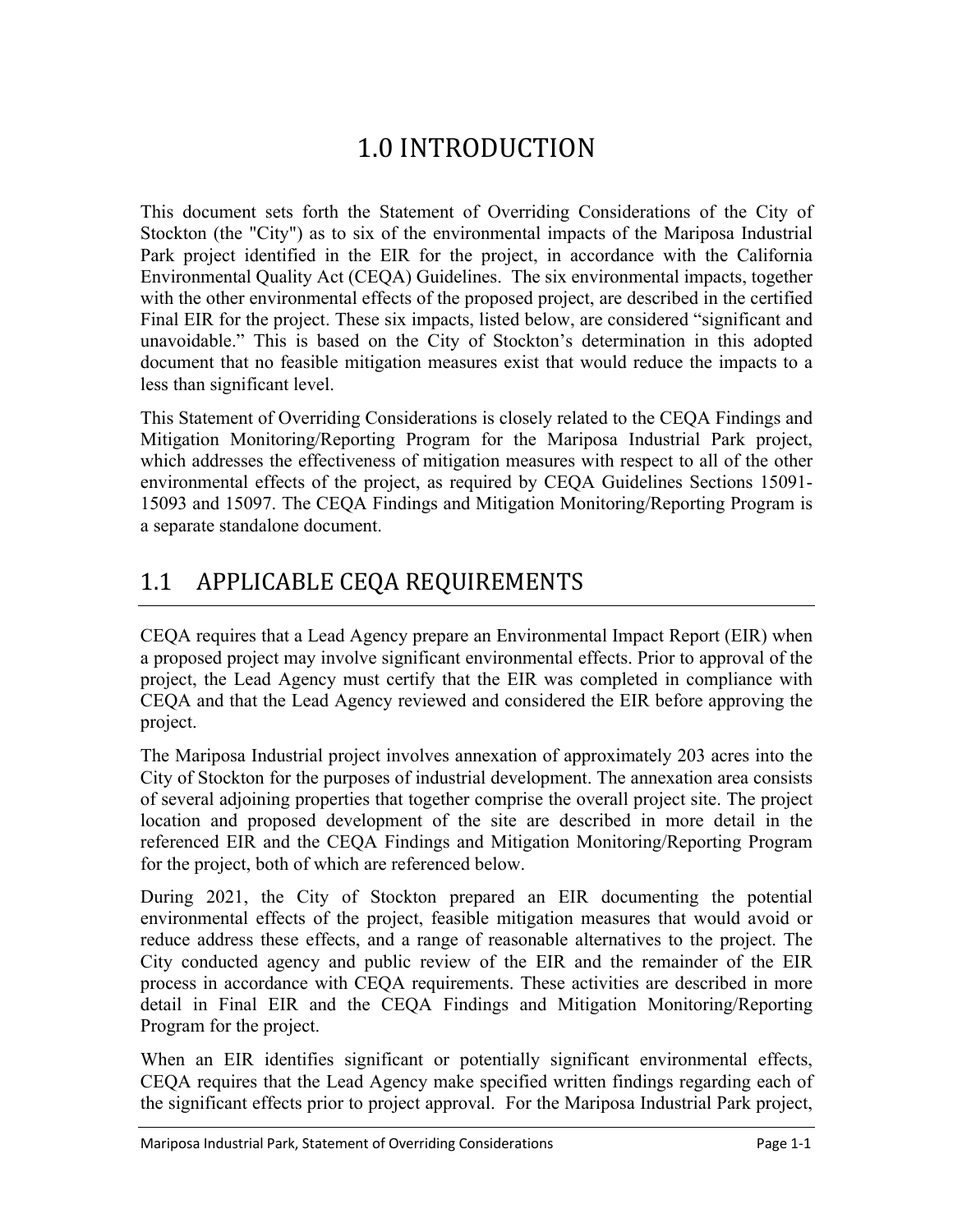these written findings are contained in the CEQA Findings and Mitigation Monitoring/Reporting Program, which will require adoption by the City of Stockton prior to its action on the project.

When an EIR finds that there are no mitigation measures or no feasible mitigation measures for any of the significant environmental effects of the project, and the Lead Agency - the City of Stockton – wishes to approve the project in spite of its unmitigated significant effects, CEQA Guidelines Section 15093 provides that the Lead Agency must adopt a Statement of Overriding Considerations (SOC) before approving the project. As described in the Section 15093 excerpt below, the SOC presents the Lead Agency's rationale for balancing the benefits of the project vs. its unavoidable environmental risks.

## 15093. STATEMENT OF OVERRIDING CONSIDERATIONS

(a) CEQA requires the decision-making agency to balance, as applicable, the economic, legal, social, technological, or other benefits, including region-wide or statewide environmental benefits, of a proposed project against its unavoidable environmental risks when determining whether to approve the project. If the specific economic, legal, social, technological, or other benefits, including regionwide or statewide environmental benefits, of a proposed project outweigh the unavoidable adverse environmental effects, the adverse environmental effects may be considered "acceptable."

(b) When the lead agency approves a project which will result in the occurrence of significant effects which are identified in the final EIR but are not avoided or substantially lessened, the agency shall state in writing the specific reasons to support its action based on the final EIR and/or other information in the record. The statement of overriding considerations shall be supported by substantial evidence in the record.

(c) If an agency makes a statement of overriding considerations, the statement should be included in the record of the project approval and should be mentioned in the notice of determination. This statement does not substitute for, and shall be in addition to, findings required pursuant to Section 15091.

The EIR for the project concludes that project impacts on agricultural land conversion, air quality, greenhouse gas emissions, noise and transportation impacts are significant and that feasible mitigation measures are not available that would conclusively reduce these impacts to a less than significant level. This document constitutes the Statement of Overriding Considerations addressing these significant and unavoidable impacst of the project, as described in more detail below.

The Draft EIR, the Final EIR and the CEQA Findings and Mitigation Monitoring/Reporting Program for the project are hereby incorporated by reference. Copies of these documents, specifically cited below, are available for review at the offices of City of Stockton Community Development Department, Planning Division, 345 N. El Dorado Street, Stockton, California 95202.

BaseCamp Environmental, 2021a. Public Review Draft Environmental Impact Report for the Mariposa Industrial Park. SCH #2020120283. August 24, 2021.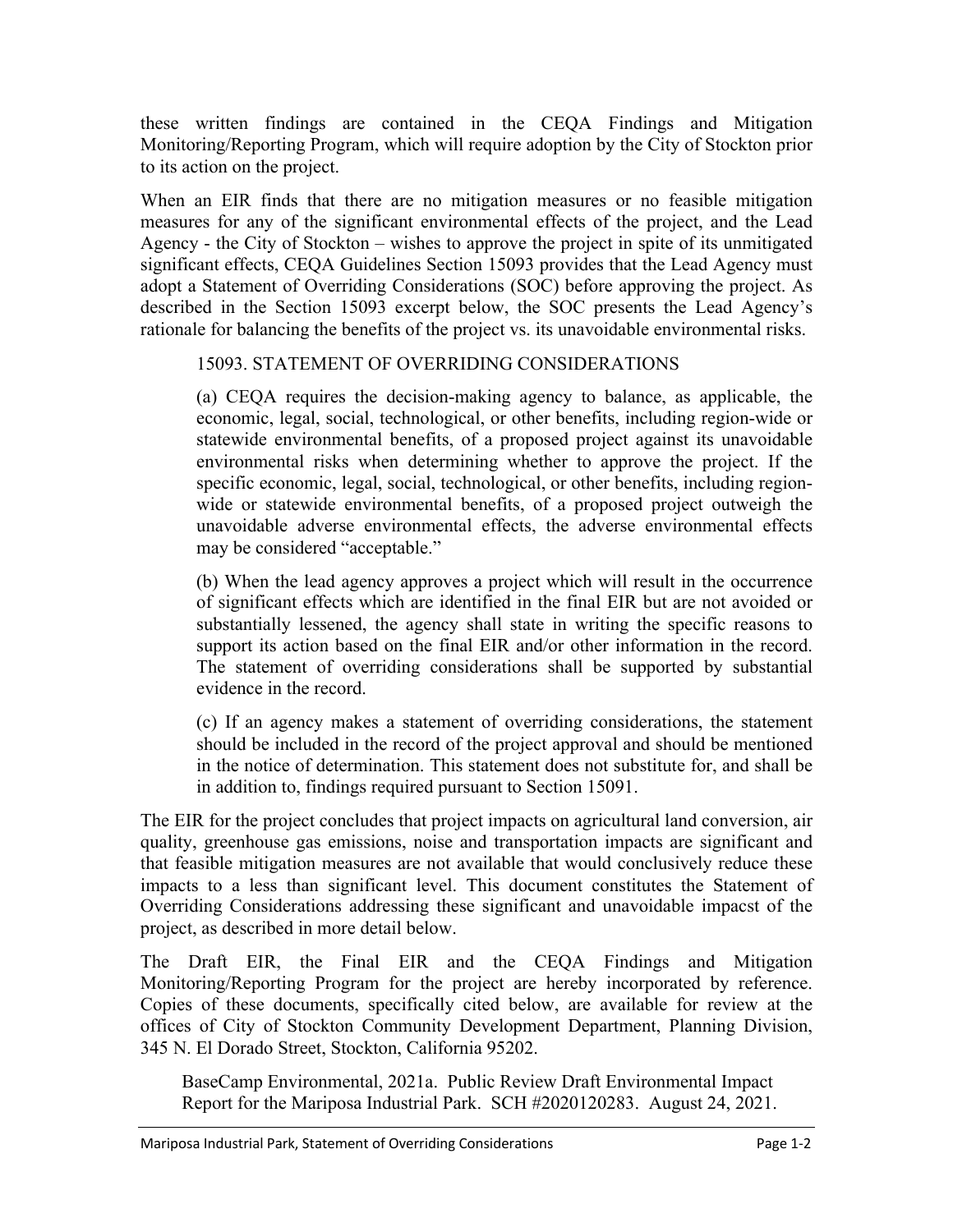BaseCamp Environmental, 2021b. Final Environmental Impact Report, Mariposa Industrial Park. SCH #2020120283. February 28, 2022.

BaseCamp Environmental, 2021c. CEQA Findings and Mitigation Monitoring/Reporting Program, Mariposa Industrial Park. SCH #2021120283. February 28, 2022.

## 1.2 SIGNIFICANT AND UNAVOIDABLE IMPACTS

The project would involve six potentially significant and unavoidable environmental effects related to the Mariposa Industrial Park. These effects, available mitigation measures and, where appropriate, any other agencies associated with implementation of the mitigation measures are described below.

Agricultural Land Conversion. The project would convert up to 203 acres of agricultural lands to urban industrial use. The project would participate in the City's Agricultural Lands Mitigation Program and the San Joaquin County Multi-Species Habitat Conservation Plan, but these actions would only partially mitigate the agricultural land conversion impact, leaving it significant and unavoidable. No other feasible mitigation measures are available. This impact was accepted by the City for the site and other lands in its Statement of Overriding Considerations for adoption of the Stockton General Plan 2040 in 2018.

Air Quality Plans and Standards- Operational Emissions. The project would involve predicted emissions of oxides of nitrogen that would exceed San Joaquin Valley Air Pollution Control District significance thresholds even with project conformance with SJVAPCD's mitigating Rule 9510. The FEIR, in Appendix C, assigns responsibility for several air quality improvement measures to the project. These measures are those that have been assigned to previous similar projects in the City of Stockton combined with those recommended by the California Air Resources Board, the San Joaquin Valley Air Pollution Control District and the California Department of Justice in their comments on the DEIR for the Mariposa Industrial Park project. These together constitute a set of the best available mitigation measures for the referenced air quality impact and may be sufficient to reduce air quality impacts to a less than significant level. The effectiveness of these measures is not, however, quantified leaving uncertainty as to whether impacts will or will not be reduced to a less than significant level. For the purposes of the FEIR and the project CEQA findings, this impact is considered potentially significant and unavoidable.

Exposure of Sensitive Receptors to Criteria Pollutants. The project's NOx emissions could result in unquantified but potentially significant air quality impacts on the adjoining disadvantaged unincorporated community. The potential effectiveness of mitigation measures described in the EIR is also unquantified. There is resulting uncertainty whether the project would result in a significant air quality on this community, which for the purposes of making the required CEQA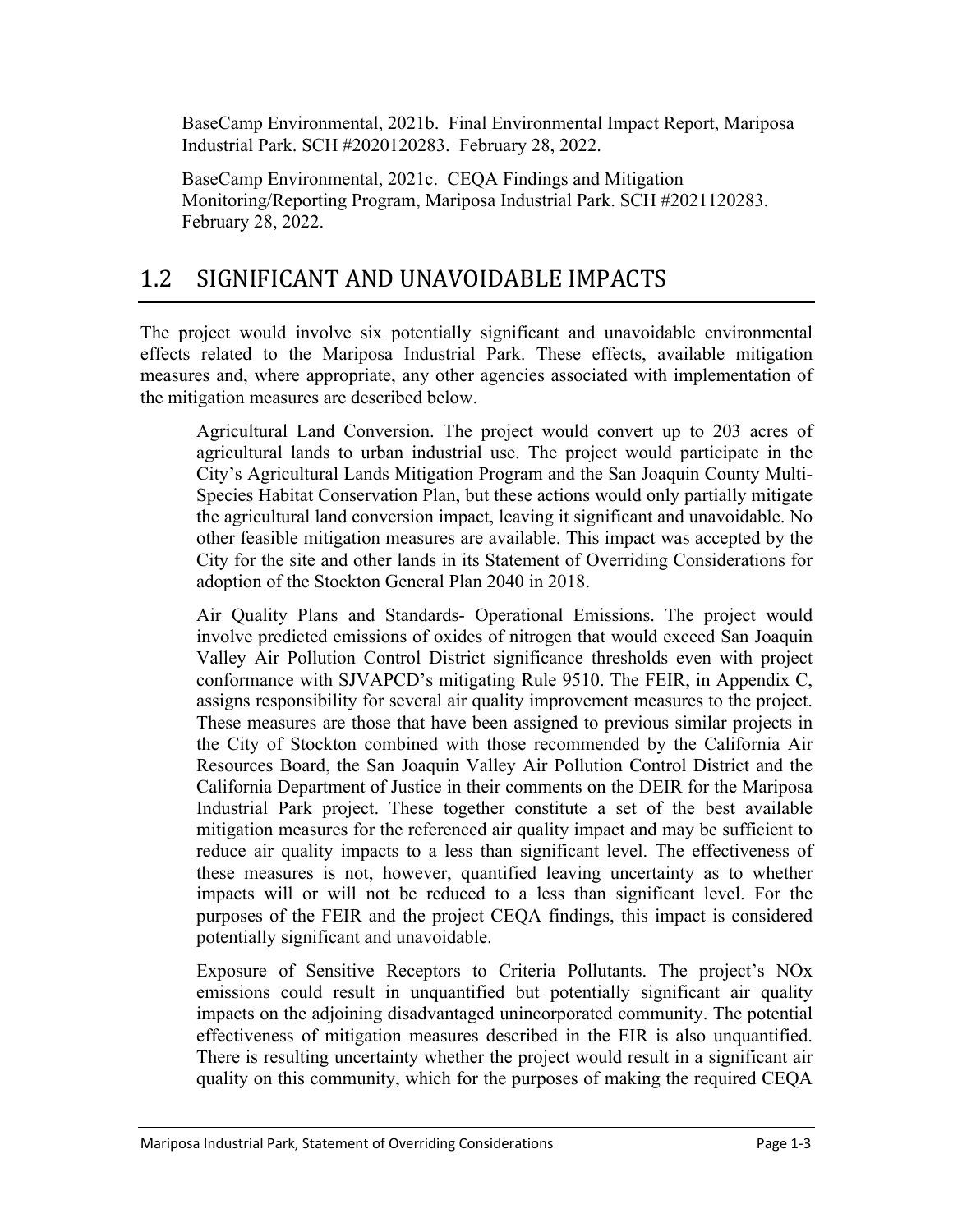findings are considered potentially significant and unavoidable. Additional discussion on this issue is provided below.

Project GHG Construction Emissions and Consistency with Applicable Plans and Policies. Unmitigated construction GHG emissions would be reduced by Additional Air Quality Improvement Measures identified in the EIR and to be included in the project as conditions of approval. Compliance with applicable State and SJVAPCD rules and regulations would provide additional mitigation. However, since these measures cannot be precisely quantified, and no quantified thresholds applicable to GHG construction emissions are available, it cannot be stated with certainty that GHG emissions would be reduced to a level that is considered less than significant.

Increase in Noise Levels in Excess of Standards-Traffic. Predicted increases in vehicle traffic on Mariposa Road will result in significant increases in existing traffic noise for rural residences located along this regional roadway. Any substantial mitigation of these noise increases would require construction of continuous barrier walls along the frontage of residential parcels along Mariposa Road. To maintain existing access to each parcel, however, sound walls would need to be discontinuous, which would virtually eliminate their noise mitigation properties. There is no other known method of traffic noise mitigation that would be applicable in this area.

Consistency with CEQA Guidelines Section 15064.3(b). Chapter 16.0 of the Draft EIR, pages 16-24 through 16-26, concludes that the project would likely have a significant impact on Vehicle Miles Traveled (VMT). Mitigation is available but its effectiveness is not clearly quantifiable, leaving the potential that VMT impacts could remain significant and unavoidable.

In that the above environmental impacts may result from the Mariposa Industrial Park project, if the City chooses to approve the project, it must adopt a Statement of Overriding Considerations balancing its reasons for approving the project with the fact that it would involve significant or potentially significant environmental effects that cannot be substantially reduced or mitigated. The City's Statement of Overriding Considerations and related information is presented in Section 2.0 below.

When a City proposes to adopt a Statement of Overriding Considerations, it is also required to make findings with respect to the alternatives to the proposed project. These findings are set forth in Section 3.0 of this document.

The Statement of Overriding Considerations for the proposed project is based upon substantial evidence, including information, analysis and mitigation measures described in the Draft and Final EIRs, information incorporated into these documents by reference and other information detailed or specifically referenced in the SOC itself.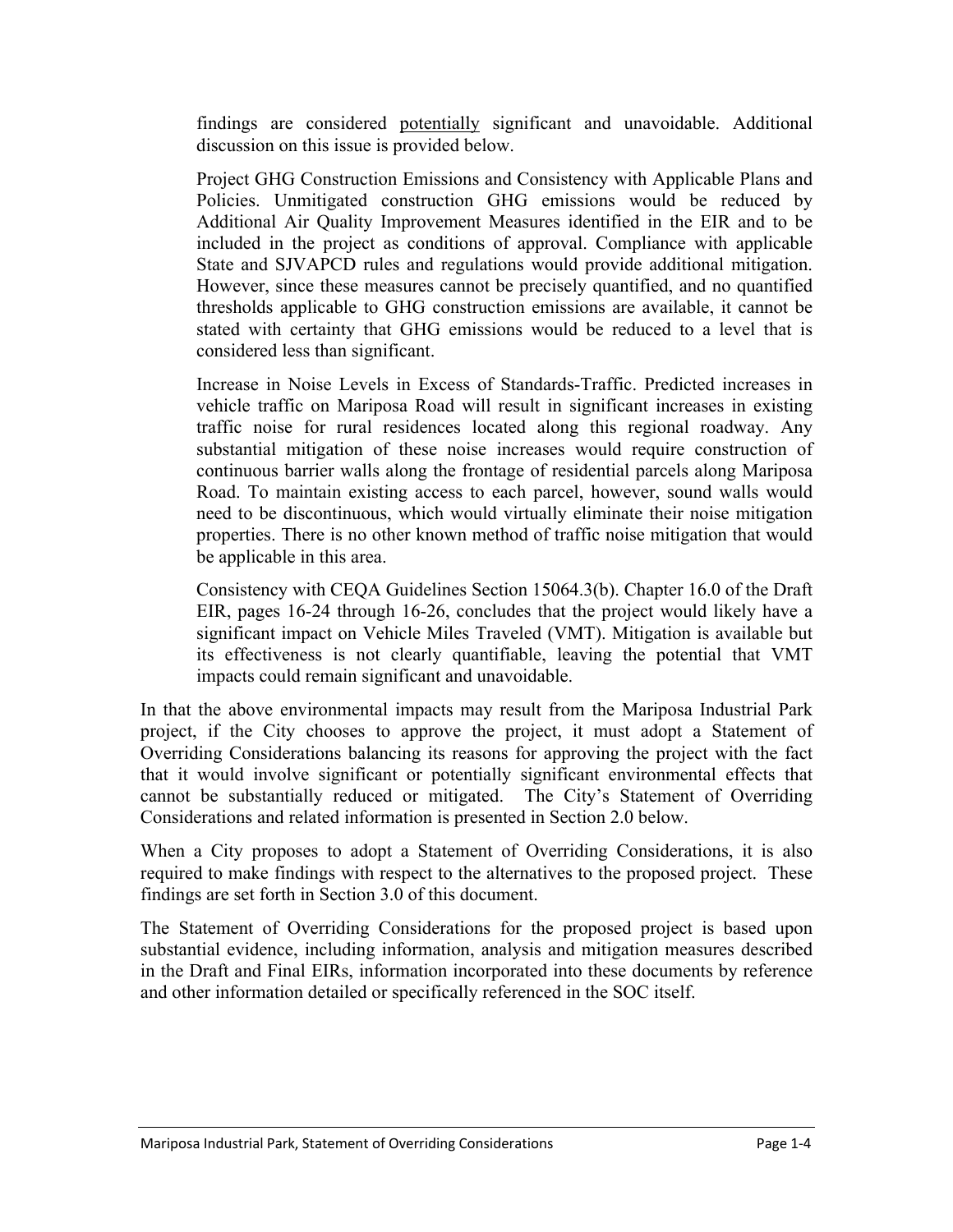# 2.0 STATEMENT OF OVERRIDING CONSIDERATIONS

Pursuant to CEQA Guidelines Section 15093, the City Council of the City of Stockton finds that the six potential environmental effects of the Mariposa Industrial Park project, as described above and in the referenced sections of the Draft and Final EIRs for the project, are potentially significant and may not be avoided, mitigated to Less Than Significant or substantially reduced by the available mitigation measures documented in the EIR.

The City also finds in Section 3.0 of this document that none of the project alternatives have the potential to avoid or substantially reduce the significant environmental effects of the project except the No Project Alternative, which is entirely inconsistent with the project objectives.

The City Council hereby adopts and makes the following Statement of Overriding Considerations (SOC) with respect to Section 15093 of the CEQA Guidelines, which is shown in its entirety in Section 1.0. The SOC describes the anticipated economic, legal, social, technological and/or other benefits or considerations that warrant the City Council's decision to approve the project even though all of the environmental effects of the project are not fully mitigated.

The City Council specifically finds that the potentially significant and unavoidable environmental impacts of the Mariposa Industrial Park project are considered acceptable in light of overriding social, economic and other benefits or considerations related to the project, as described below. That is, the social, economic and other benefits or considerations of the project outweigh the significant and unavoidable effects of the project.

The City Council considers the following items to be the overriding social, economic and other benefits or considerations of the project.

- The project site and surroundings are designated for urban industrial development by the Stockton General Plan 2040. The site area is within Stockton's designated Urban Services Boundary, which is intended to be annexed and pre-zoned for urban development in the near future. In anticipation of eventual annexation and development, the project site is designated "Urban Reserve" by San Joaquin County.
- Economic development and job creation, including the designation of sufficient land for ongoing development of job-generating land uses, are among the core objectives of the Stockton General Plan 2040.
- The project is in compliance with Stockton General Plan 2040 policies supporting urban growth on lands with existing transportation and utility services, thereby preventing unnecessary urban expansion into greenfield areas on the periphery of Stockton. The project site is surrounded by other areas designated for urban industrial and residential development.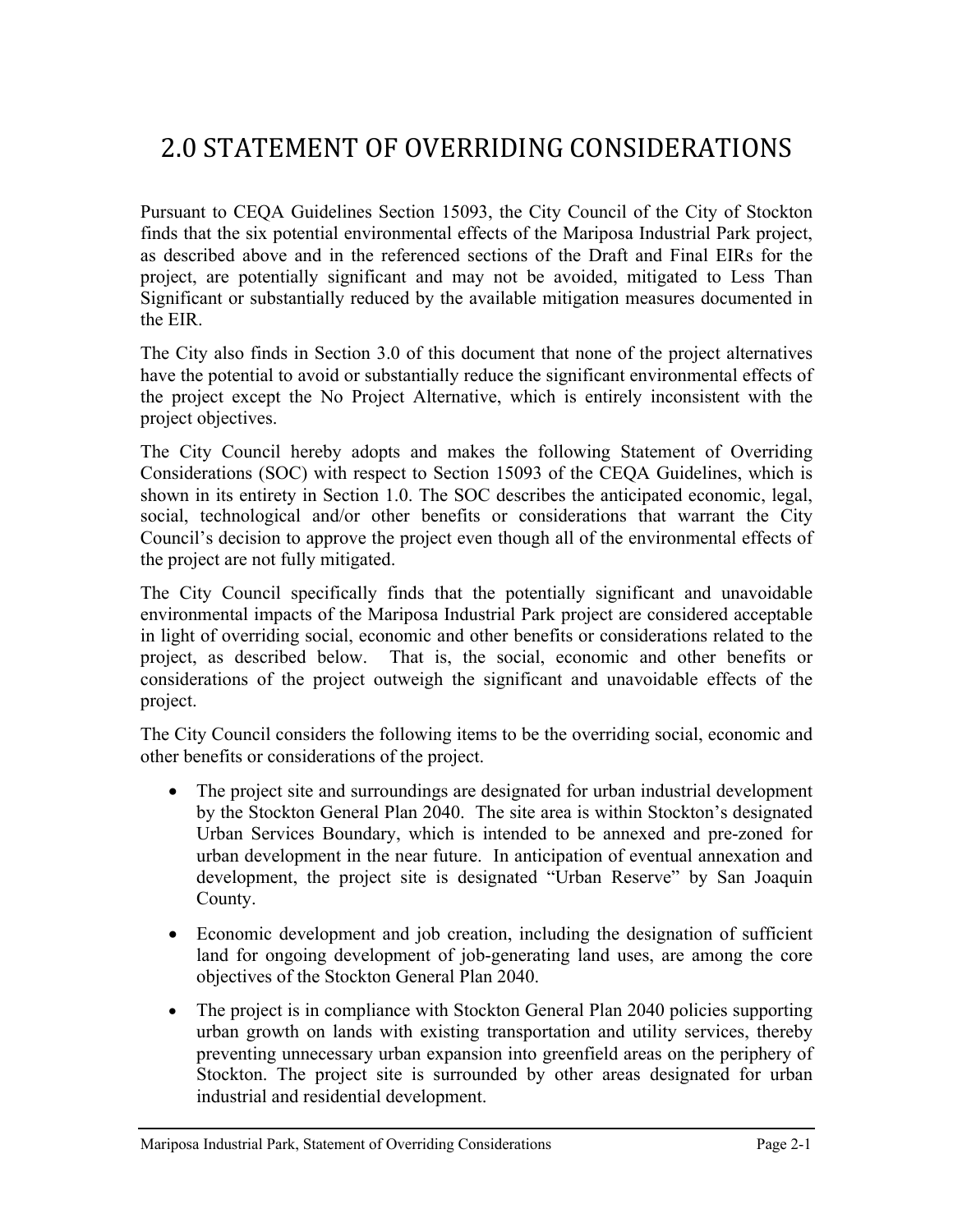- The General Plan 2040 EIR, considered and certified by the Stockton City Council before adopting the General Plan in 2018, disclosed a range of potential environmental impacts associated with planned development in accordance with the existing general plan designations. The project would make contributions to these previously identified impacts consistent with the analysis provided in the certified Stockton General Plan 2040 Environmental Impact Report (GPEIR). The significant impacts analyzed in the GPEIR include conversion of agricultural lands, emissions of criteria pollutants including oxides of nitrogen, greenhouse gas emissions and traffic and noise increases along Mariposa Road that would result from planned urban growth as a whole.
- Proposed industrial development is within the allowable land use intensity for the City's Industrial General Plan designation. Approval of the project would not confer any increase in the planned future industrial development intensity on the project site that is not already accounted for in the Stockton General Plan 2040 and the GPEIR.
- The City is in the planning development of a new fire station to serve ongoing industrial development in the southern portion of the City. As provided in the proposed, the project applicant will provide \$100,000 to fund formation of a Community Facilities District (CFD). The CFD will be responsible for construction and long-term operation of the fire station. The Development Agreement also commits the applicant to provide up to \$3 million in funding for fire station construction and to pay the project's fair share of operating costs in perpetuity.
- The February 4, 2022 Economic Benefit Report on the project, prepared by Development Planning and Financing Group (DPFG), indicates that the project will produce significant economic benefits to the local economy, including impact fee benefits, construction benefits, employment benefits, earnings increases, and tax revenue generation.
- DPFG estimates that construction of the project will generate approximately \$580 million in construction economic activity, an estimated 7,422 construction jobs and \$517.8 million in worker earnings over the project construction period.
- Once constructed and in operation, DPFG estimates the project will generate an estimated \$4.1 million annually in property tax revenues; \$828,000 of this revenue will directly benefit the City of Stockton; an increase of \$686,000 in revenues will be paid to the County of San Joaquin, and an additional \$2.6 million in property tax revenues will accrue to other local agencies including the Stockton USD, SJ Delta Community College and San Joaquin County flood control agencies, among others.
- The project will employ an estimated 3,062 full-time employees. New employee spending will generate an estimated \$8 million in taxable sales, including \$5.6 million within the City limits generating approximately \$55,736 annually in sales tax revenue to the City.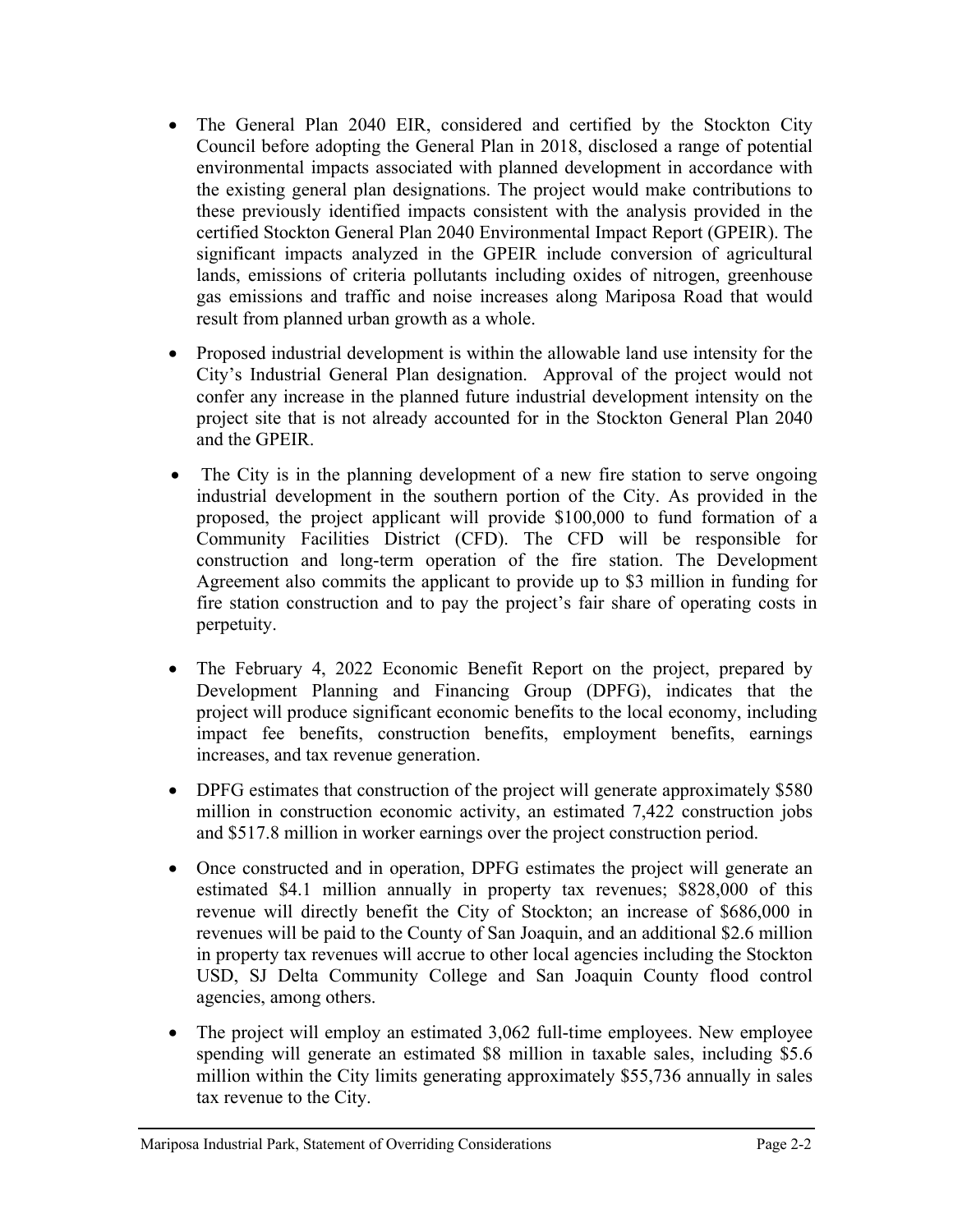- The project is estimated to fund more than \$6 million in development fees to the City and \$1.3 million to the Stockton Unified School District. Of these, City development impact fees contribute to capital costs of new facilities or upgrades to existing streets, utilities, fire, police, medical, libraries and parks facilities required by new development.
- The project is subject to the requirements of the Stockton Agricultural Lands Mitigation Program. The project will involve a substantial contribution of conservation easement-protected land or payment of in-lieu fees of approximately \$1 million to the Mitigation Program as compensation for the agricultural land conversion impacts of the project.
- The project will involve a contribution of more than \$4.6 million in habitat conservation fees to the San Joaquin County Multi-Species Habitat Conservation Program.
- The project will widen approximately 900 feet of Mariposa Road, including turning lanes, pedestrian sidewalks and bike lanes, at an estimated cost of approximately \$6 million.
- Except for the six significant and unavoidable impacts addressed in this document, all of the other potential environmental impacts of the project described in the project EIR were determined to be less than significant or would be reduced to less than significant level with mitigation measures that will be incorporated into the project.

In addition to the above-listed social, economic and other benefits of the project, the City Council has also taken the following points into consideration:

- The DEIR considered a range of feasible alternatives to the proposed project. None of the alternatives would result in avoidance or a substantial reduction in the significant and unavoidable effects of the project.
- The agricultural land conversion impacts of the project were included in the analysis of this environmental concern in the EIR prepared and certified prior to adoption of the Stockton General Plan 2040 in 2018. Agricultural land conversion impacts were accepted by the City as significant and unavoidable in its Statement of Overriding Considerations adopted in conjunction with adoption of the General Plan.
- While the Mariposa Industrial EIR considers Air Quality Plans and Standards-Operational Emissions impacts to be significant and unavoidable, these impacts were also addressed in the Stockton General Plan 2040 EIR and accepted in the Statement of Overriding Considerations adopted in conjunction with adoption of the General Plan.
- The agencies commenting on the Mariposa Industrial Draft EIR have identified a range of potential air quality mitigation measures, which have been incorporated into the Final EIR to the degree feasible. The means to reliably quantify the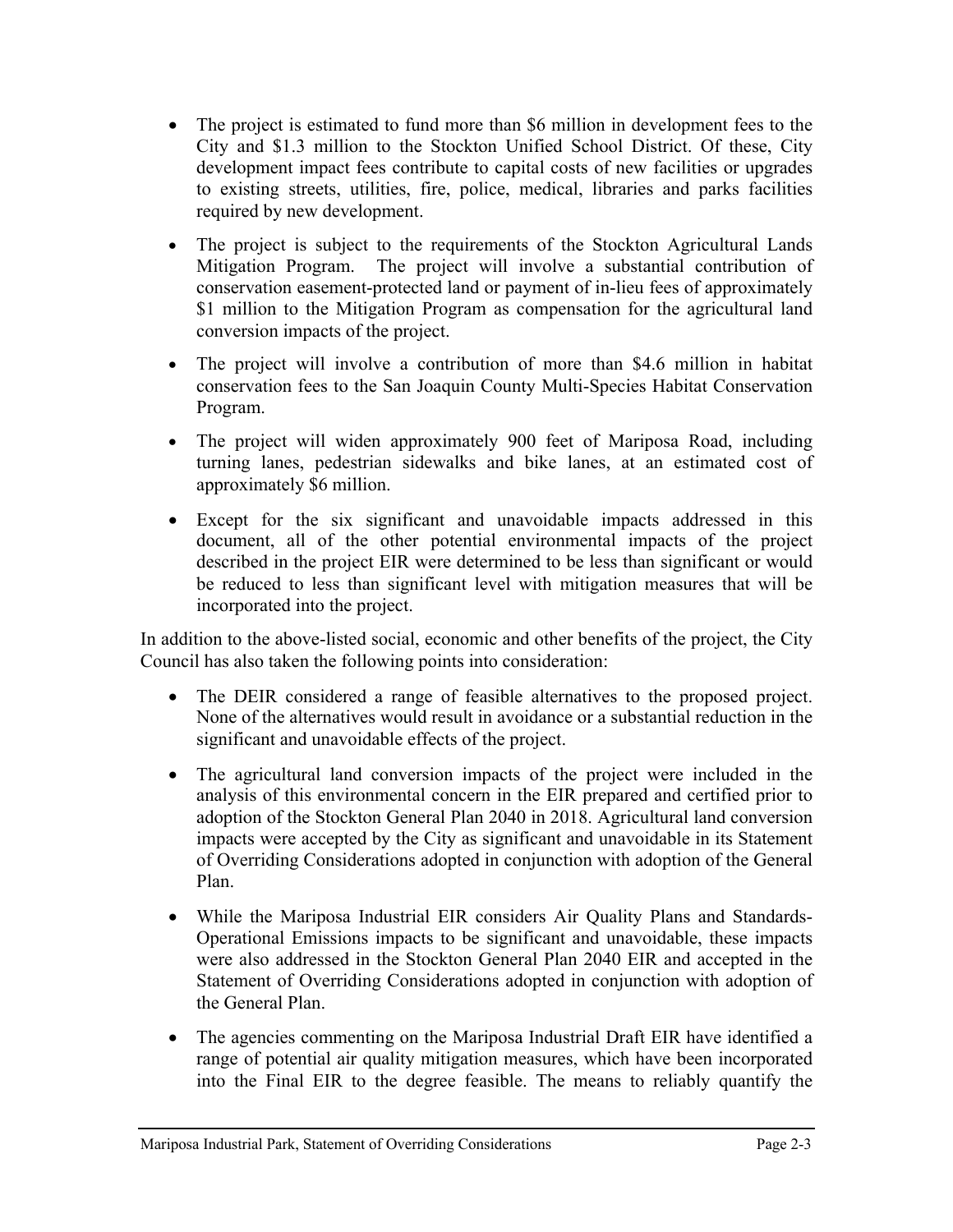efficacy of these mitigation measures, considered "best available," are not available at this time.

- While the Mariposa Industrial EIR acknowledges that air quality impacts on Disadvantaged Communities, specifically the effects of the project on  $NO<sub>2</sub>$ pollution levels may be significant, there is no known evidence that these areas are subject to existing NO<sub>2</sub> levels that the project could result in an exceedance of criteria pollutant  $(NO<sub>2</sub>)$  standards in this area.
- The Mariposa Industrial EIR indicates that new traffic along Mariposa Road would result in an increase in existing traffic noise levels, residential land uses along Mariposa Road will nonetheless, due to predicted long-term traffic growth, be subject to significant traffic noise increases over time. The City also recognizes that the subject residences are legal non-conforming uses in an area designated for and committed to industrial development in the foreseeable future as described in the Stockton General Plan.

The previously-described economic, legal, social, technological and other benefits or considerations of the project outweigh the environmental effects of the project that may remain unmitigated or are considered to be unavoidable. These environmental effects of project implementation are, therefore, considered to be acceptable.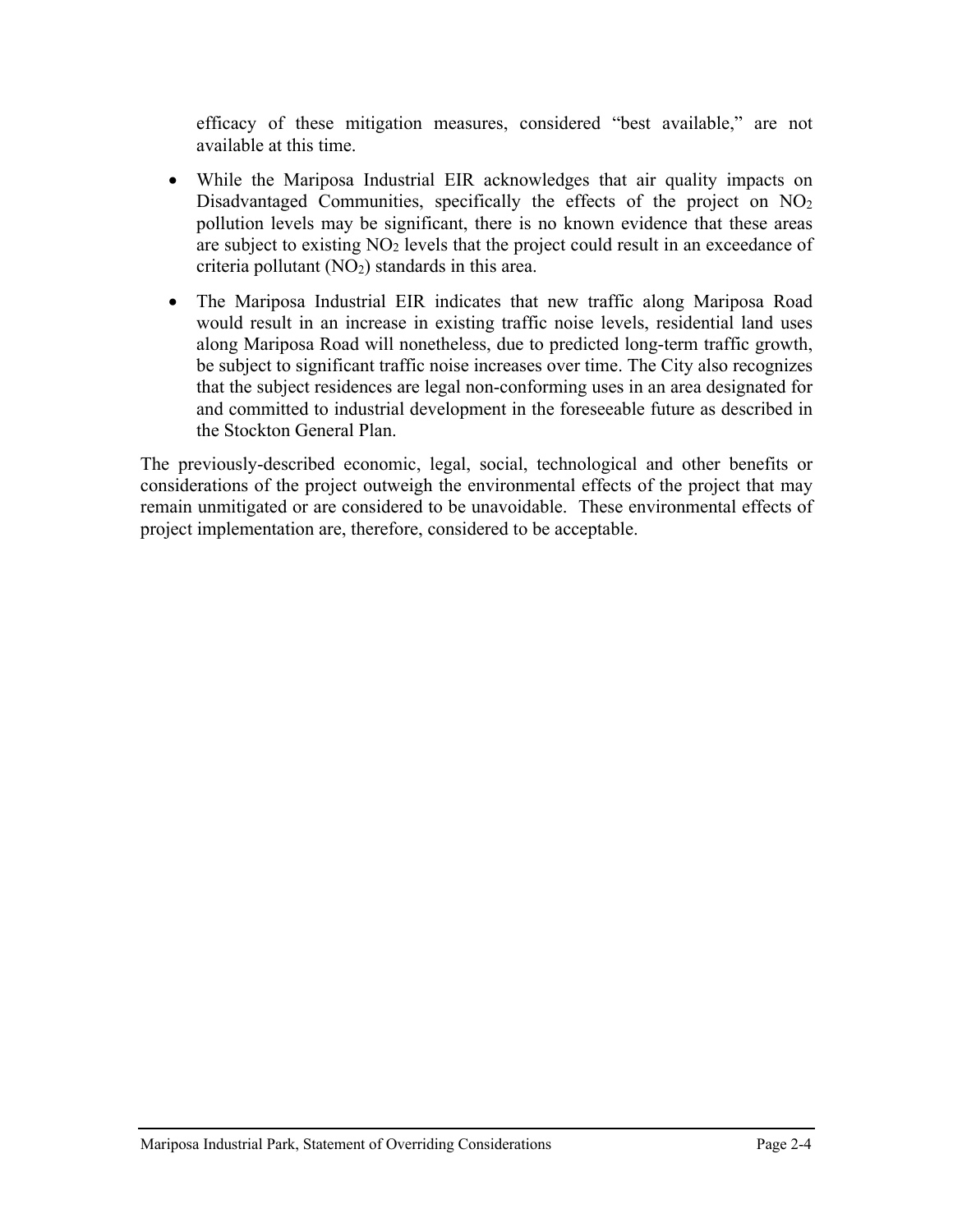# 3.0 FINDINGS REGARDING ALTERNATIVES

The State CEQA Guidelines require that an EIR include a discussion of a reasonable range of alternatives to the proposed project or to the location of the project. Alternatives to the proposed project were addressed in Chapter 19.0 of the DEIR. When a Lead Agency finds that mitigation measures needed to reduce a significant effect to less than significant, or to substantially reduce it, are infeasible (Finding 3), the Lead Agency must also describe the specific reasons for rejecting alternatives that could meet the same need. The City is making Finding 3 with regard to six environmental effects that could result from the project; these effects will not be sufficiently reduced by mitigation measures. Consequently, the City Council makes the following findings with regard to project alternatives.

Chapter 19.0 of the EIR evaluated several alternatives to the proposed project. These alternatives, described below, are generally feasible but are unlikely to avoid or substantially lessen environmental effects of the project. Therefore, these alternatives are not specifically rejected by the City, but their environmental effects are not such that any of the alternatives should be considered "environmentally superior" to the project and therefore selected in lieu of the proposed project. The alternatives are discussed below.

## 3.1 ALTERNATIVES NOT ADDRESSED IN DETAIL

The DEIR considered several alternatives but did not address them in detail as they were not considered "feasible" alternatives under CEQA. These "Alternatives Not Addressed In Detail: 1) were clearly infeasible, or 2) did not have the ability to avoid or substantially lessen the significant environmental effects of the project as discussed below. The Alternative Sites, while possibly reducing a few of the project's environmental effects, may exacerbate other impacts, and mainly would shift potential environmental impacts from one location to another. The Alternative Site Design alternative is infeasible and would not reduce significant environmental effects of the proposed project.

## 3.2 NO PROJECT ALTERNATIVE

The DEIR defined the "No Project" Alternative as no annexation to the City of Stockton, no industrial pre-zoning, and no industrial development as proposed by the project. The project site would continue to be used for agricultural activities consistent with the existing San Joaquin County zoning.

Since industrial development would not occur under this alternative, there would be no impacts associated with such development on the project site. Most environmental impacts associated with the proposed project would be avoided, particularly air pollutant and GHG emissions, noise, and traffic. However, this alternative would meet none of the objectives of the proposed project. It also would be inconsistent with both the City of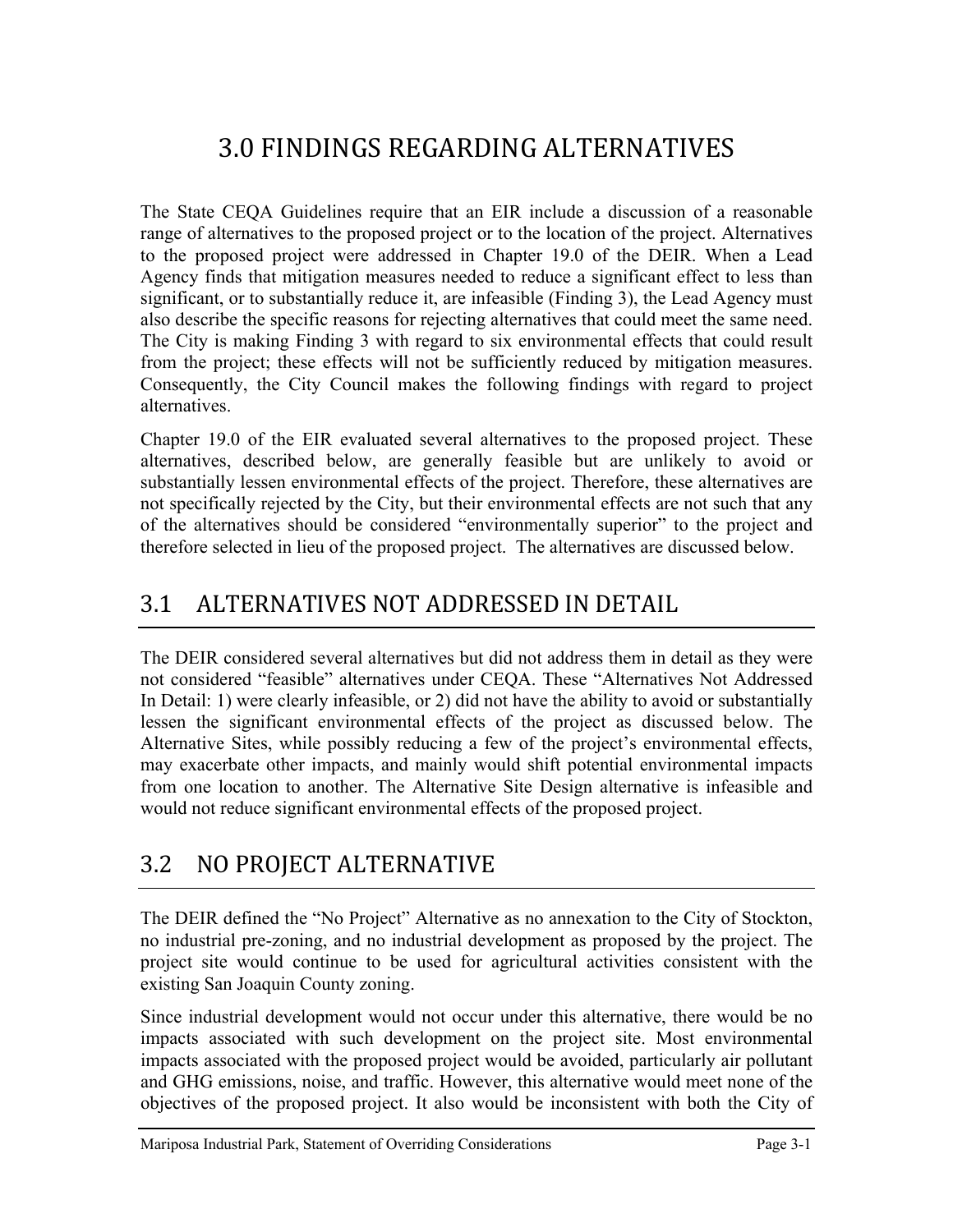Stockton and San Joaquin County General Plans, which anticipate industrial development of the project site. No annexation and development of the site also would mean that the City would realize no additional increase in revenue from property taxes, utility user taxes, license fees, and other taxes and fees. With no development, only limited employment opportunities associated with agricultural work would be created.

It is uncertain if agricultural operations on the project site, even those involving highervalue crops, would be viable in the long term, given its location in an area designated for industrial development under the Stockton General Plan and already developed with some residential and commercial uses. There also may be potential conflict between farm equipment and other vehicle traffic in the area, along with the disposal of agricultural waste, particularly if burning is involved. Continued agricultural use may require agricultural chemicals such as pesticides, herbicides, and fertilizers, that have potential to affect nearby residential areas, contaminate project site soils and adjacent North Littlejohns Creek if not properly applied. Agricultural activities also could generate dust emissions to which nearby land uses, including residences, may be exposed.

The City Council hereby rejects the No Project Alternative because it would not meet the objectives of the project and could cause some environmental impacts that would not occur with the proposed project. The evidence in support of this finding is provided in DEIR Chapter 19.0.

## 3.3 ALTERNATIVE INDUSTRIAL DEVELOPMENT

This alternative proposes development of the project site other than the high-cube warehouses proposed by the project. For this alternative, it is assumed that the City would annex the project site and pre-zone the property as Limited Industrial (IL), the same as for the proposed project. The IL zone would be consistent with the existing Stockton General Plan designation for the site (Industrial). The IL zone is applied to areas appropriate for light manufacturing uses that may generate more nuisance impacts than are acceptable in commercial zoning districts and whose operations are conducted indoors.

Alternative industrial development would require extension of public services and utilities from the City to the project site. Road improvements, including curb, gutter, and sidewalk improvements, would need to be made. Because of this, development under this alternative would have similar impacts to the proposed project, particularly related to traffic and noise. Ground disturbance impacts related to soil erosion, surface water quality, and drainage would be similar. Depending on the type of industrial activity located on the project site, this alternative may have new or more severe impacts than the proposed project. For instance, manufacturing activities may use or store a greater quantity of hazardous materials, or generate quantities of hazardous waste, releases of which could have a more adverse impact in the vicinity than would occur under the proposed project. In addition, this alternative would not meet the objectives of the proposed project related to warehouse development.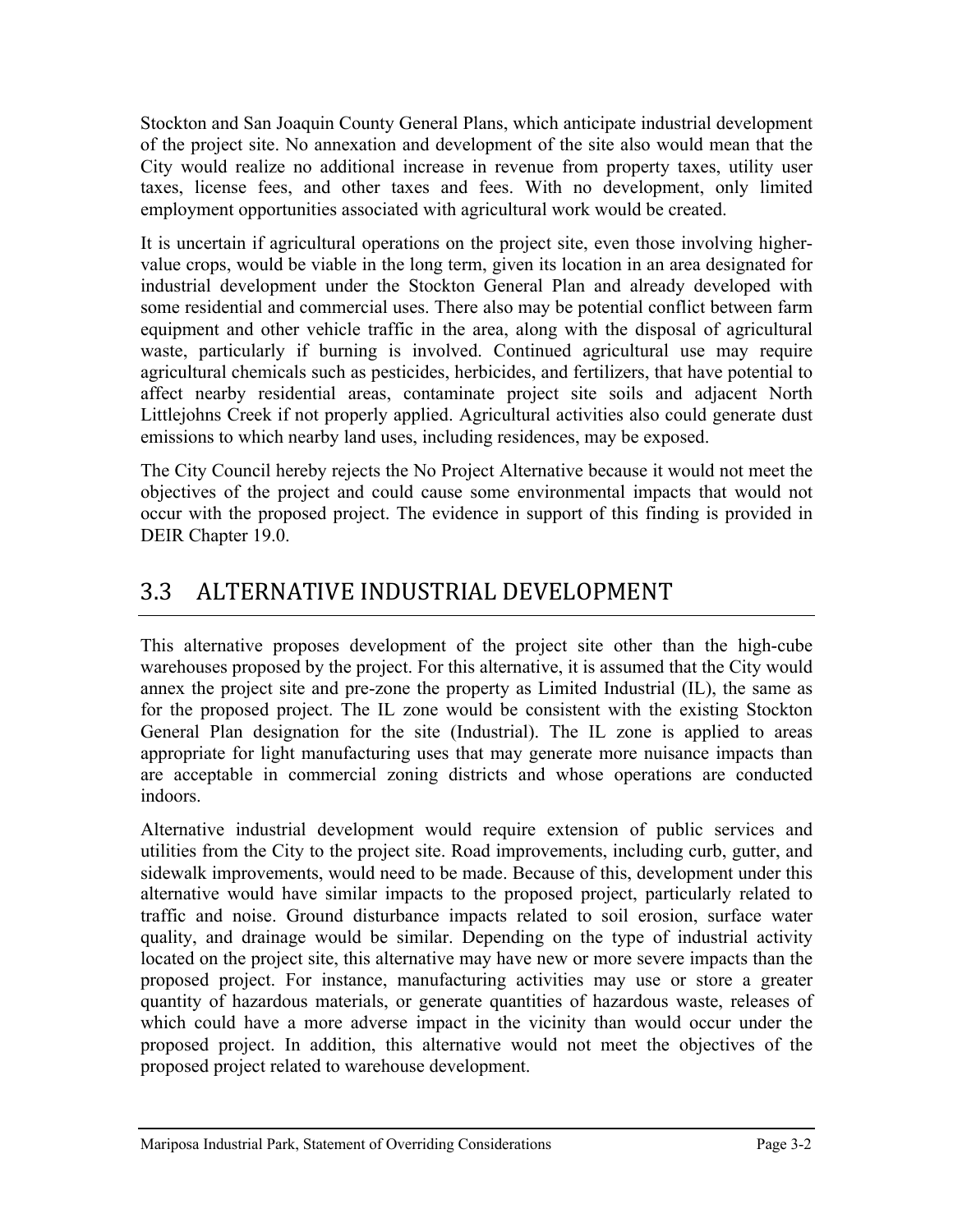The City Council hereby rejects the Alternative Industrial Development because it would not meet the objectives of the project and would cause similar effects as the project and could cause new and/or more severe environmental impacts than the proposed project. The evidence in support of this finding is provided in DEIR Chapter 19.0.

## 3.4 REDUCED PROJECT SITE DEVELOPMENT

Under this alternative, the project site would be annexed to the City of Stockton and prezoned as under the proposed project. Also, proposed development of the project site would be like the proposed project. However, the proposed warehouse development on the project site would be reduced in floor area. For the purposes of this analysis, it is assumed that only two buildings that total approximately 2,042,880 square feet in floor area would be constructed.

This alternative would be consistent with the objectives of the proposed project. As with the proposed project, it would contribute to increased City revenue potential, though at a lower level. Employment opportunities also would be created, again at a lower level than under the proposed project. The environmental impacts of the proposed project would be lessened by this alternative. Air pollutant and GHG emissions from both mobile and area emissions would be reduced, although a CalEEMod run indicates that ROG emissions would remain above their SJVAPCD significance threshold. The alternative would also reduce the amount of traffic that would be generated, along with attendant air quality and noise impacts. With the reduced development, a lower quantity of hazardous materials associated with industrial development would be used.

However, effects on other environmental issues would be the same as the proposed project, and mitigation would likely be required to reduce some of these impacts. Potentially more land would be left available for existing uses such as agriculture, although the existing walnut orchard would likely be removed as this area is favored for near-term development. Agricultural activities, as discussed under the No Project Alternative, could involve the use of agricultural chemicals that could contaminate the project site and nearby North Littlejohns Creek if not properly used. Also, agricultural activities could generate dust emissions to which nearby sensitive receptors could be exposed, and potential conflicts could occur between farm equipment and vehicle traffic.

The City Council hereby rejects the Reduced Project Site Development Alternative because it could have more adverse impacts on specific environmental issues, mainly related to potential agricultural use, plus it would not meet project objectives to the extent the proposed project would. This alternative is considered to have environmental effects that are generally equivalent to the proposed project, but the alternative is not considered "environmentally superior" to the project and need not be selected in lieu of the proposed project. The evidence in support of this finding is provided in DEIR Chapter 19.0.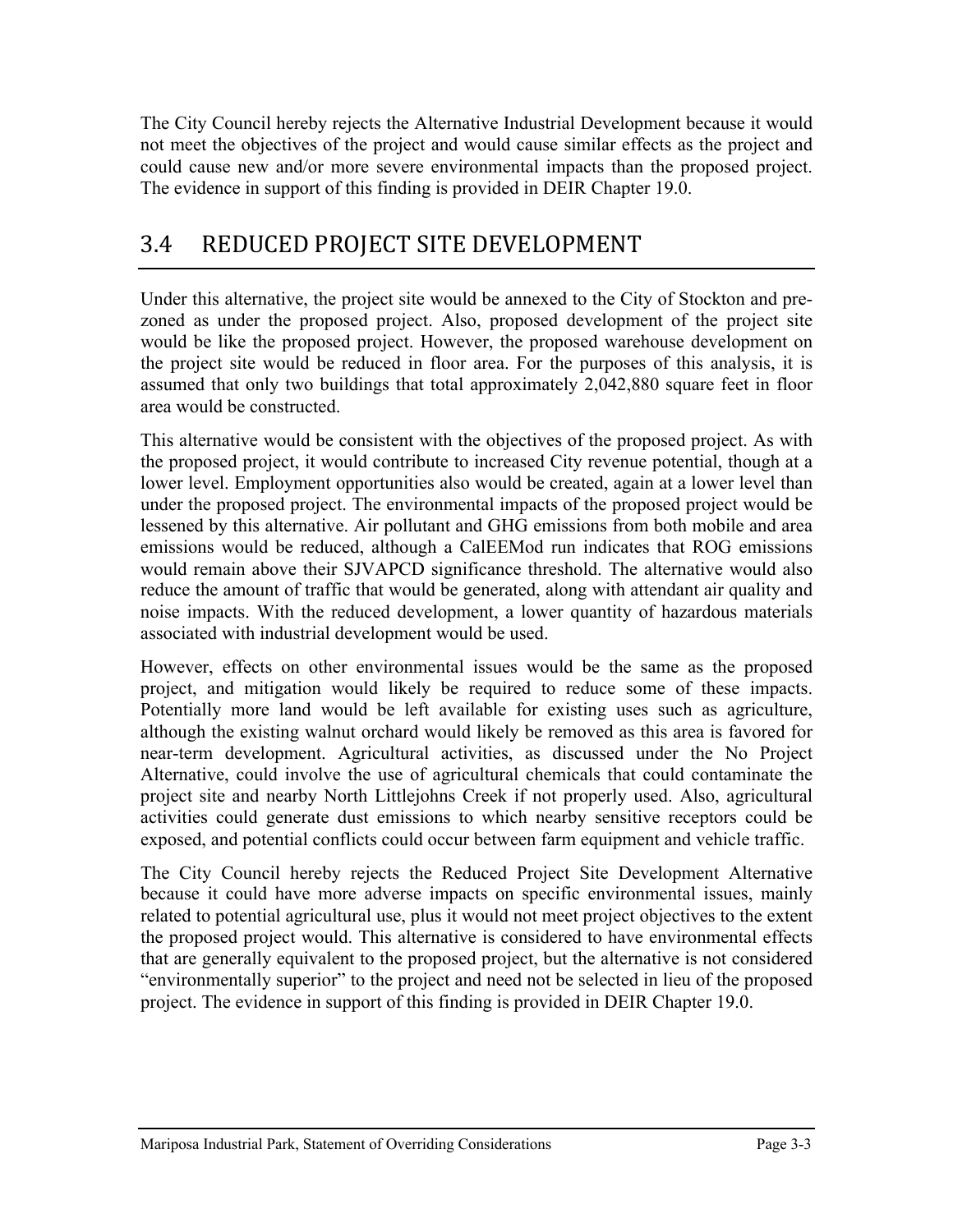

**Economic Benefit Report Mariposa Industrial Park City of Stockton, CA** 

**Date: February 4, 2022** 

Prepared By: DPFG, LLC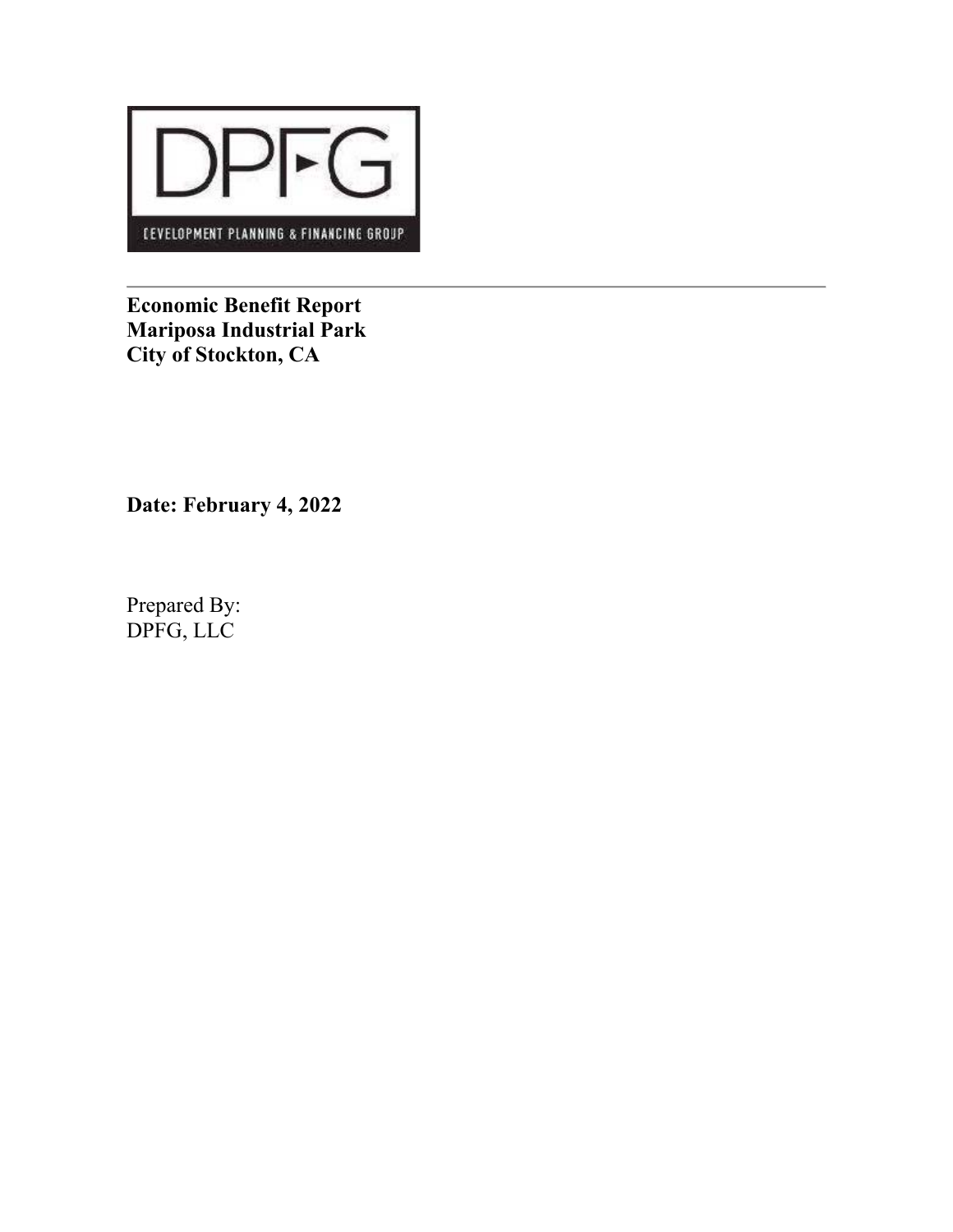

February 4, 2022

RE: Greenlaw Partners Proposed Mariposa Industrial Park Project: Economic Benefit Report

Greenlaw Partners has requested the services of DPFG, LLC ("DPFG") to review and quantify the economic benefits of the Proposed Mariposa Industrial Park Project ("Project"), located within the boundaries of the City of Stockton ("City").

The results of our review indicate that the Project will produce significant economic benefits to the local economy, including impact fee benefits, construction benefits, employment benefits, earnings increase, and tax revenue generation. The attached report outlines our conclusions and findings regarding the economic benefits that will accrue to the local economy as a result of the Project.

Sincerely,

Chris Austin Managing Principal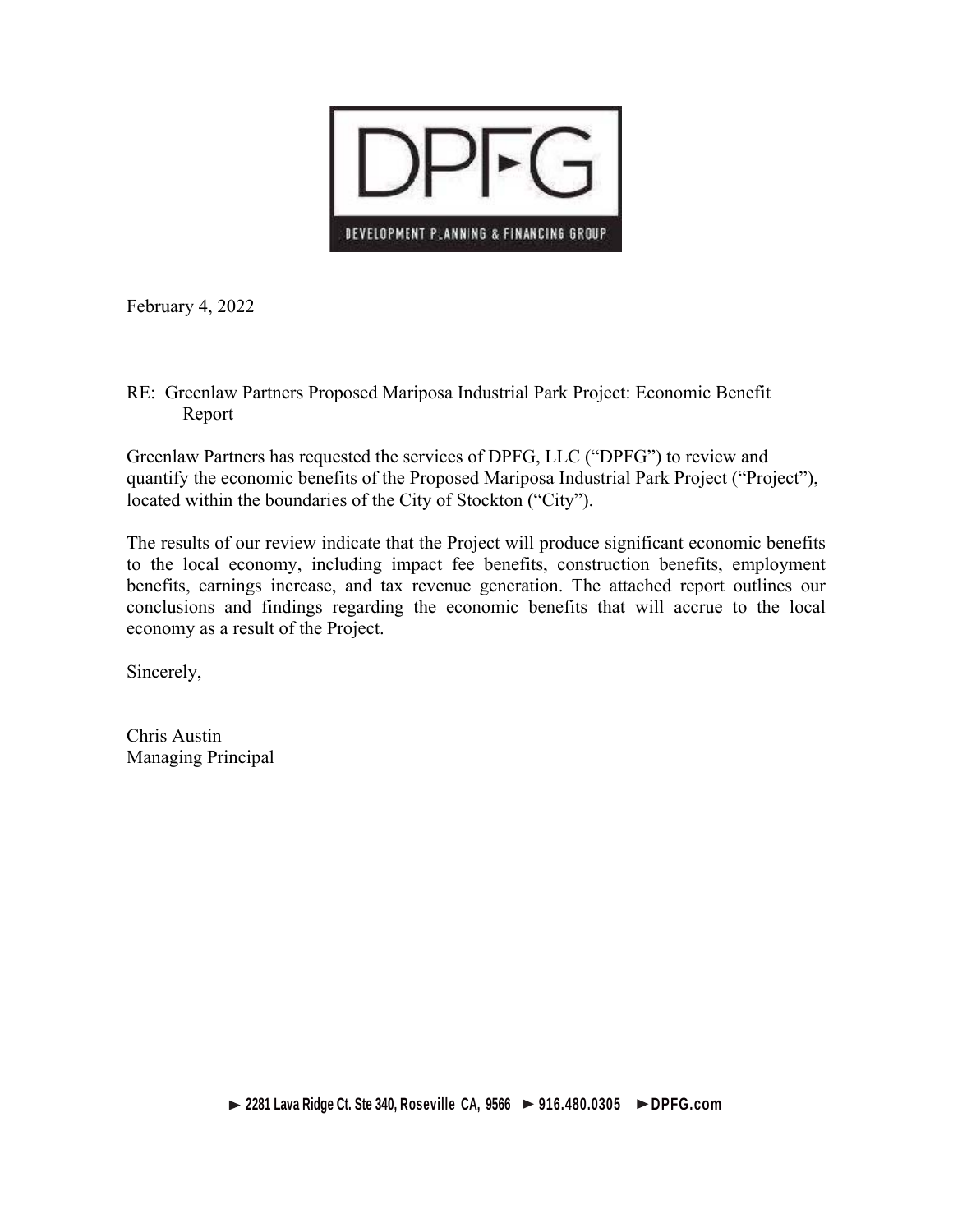

## **Economic Benefit Report Mariposa Industrial Park Project**

### **Purpose of Report**

The purpose of this report is to review and quantify the economic benefits produced by the Proposed Mariposa Industrial Park Project in the City of Stockton ("Project") that will accrue to the local economy.

### **Scope of Work**

The scope of our work includes a review of various direct and indirect economic benefits produced by the Project, these include the following: (i) sales tax benefits, (ii) tax revenue generation, (iii) development impact fees, (iv) construction benefits, and (v) earnings increases.

### **Project Description**

The Project is planned for an Industrial Park of 203.5 acres. The non-residential square footage is broken up between two buildings at 900,000 square feet and 1,224,880 square feet. The Project is located along Mariposa Road north of North Littlejohn's Creek, within San Joaquin County (County), and will be annexed into the City of Stockton ("City").

Project improvements include \$92.5 million in on-site improvements, over \$401.8 million in vertical construction (including soft costs, contingency, and impact fees), and \$110 million in furniture, fixtures, and equipment.

#### **Executive Summary**

The economic benefits of the Project are as follows:

General Fund Revenues (Annual/Ongoing)

 $\bullet$  \$1,624,300 increase in revenues

Property Tax Revenue Generation (Annual/Ongoing)

- \$4.1 million in property tax revenues
	- o \$828,000 in property tax revenues (\$821,000 increase over existing land use) to the City of Stockton annually.
	- o \$686,000 in property tax revenues (\$681,000 increase over existing land use) to San Joaquin County annually.
	- o \$2.6 million in property tax revenues (\$2.6 million increase over existing land use) to Other Agencies (Stockton USD, SJ Delta Community College, Flood Control, Water, Transit, etc.) annually.

Sales Tax Benefits (Annual/Ongoing)

- \$8 million increase in taxable sales from new employee spending
	- **2281 Lava Ridge Ct. Ste 340, Roseville CA, 9566 > 916.480.0305 > DPFG.com**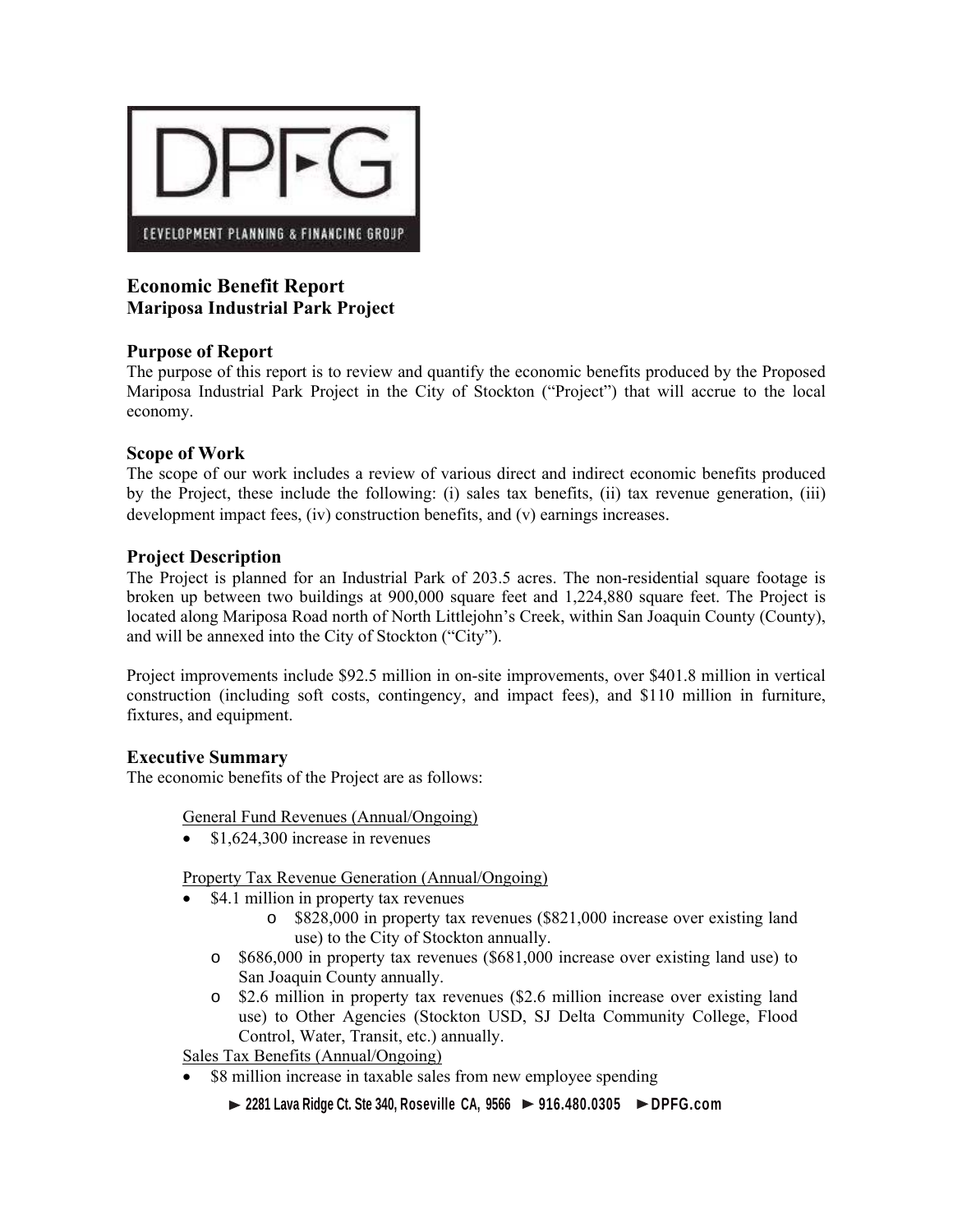#### **Executive Summary (continued)**

- o \$5.6 million within the City
- o \$2.4 million leakage to Other Jurisdictions
- o \$55,736 in Sales Tax Revenue to the City of Stockton

#### Development Fees (One-time)

- \$6 million in City of Stockton Fees
- \$1.3 million in Stockton Unified School District Fees

#### Voter Approved Revenues/Other Economic Benefits (Annual)

- \$97,539 in voter approved and other economic benefits
	- o \$27,868 in revenues from Measure K San Joaquin County Sales Tax
	- o \$13,934 in revenues from Measure W for Stockton Safe Neighborhood Gang and Drug Prevention
	- o \$41,802 in revenues from Measure A for Law Enforcement, Crime Prevention, and Essential City Services
	- o \$13,934 in revenues from Measure M for Library and Recreation (Strong Communities Special Tax)

Construction Benefits (One-time)

- \$580 million in economic activity will be created by the Project.
- 7,422 total jobs will be created over the construction of the Project

Earnings Increases (One-time)

 \$517.8 million increase in workers' earnings in all industries will occur as a result of the Project's impacts within the local economy.

Annual Employees and Salaries of Project

- 3,062 average annual full-time employees
	- <sup>1</sup> 135 salaries manager positions (avg \$100,000)
	- <sup>2</sup>.927 full-time hourly employees (starting \$19/hr)
- Housing affordability ranging from \$360,000 to \$900,000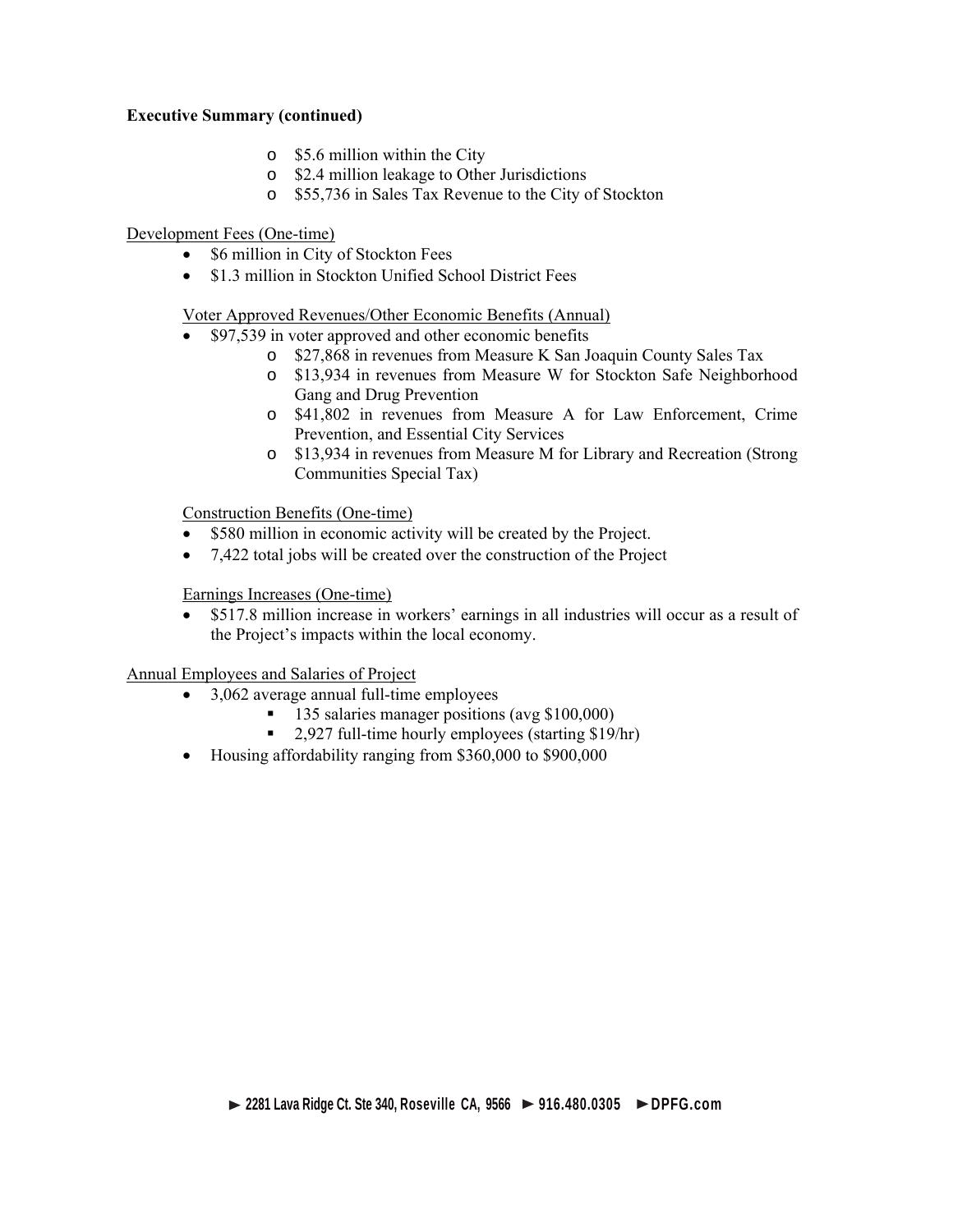## **Economic Benefit Report Mariposa Industrial Park Project**

#### *General Fund Revenues*

Using a fiscal revenue model, DPFG projected the increase in General Fund revenues anticipated at the buildout of the project. An average per capita approach is used for all revenue categories except property tax and sales tax which are done as separate case studies. Using a prospective user's data and industry acceptable assumptions on employees per square foot for City of Stockton, it is assumed that the persons served base will increase 1,531 (new employees of 3,062) because of the Project. Annually the average revenue model illustrates a \$1,624,300 increase in the City's General Fund revenues (see **Table 1**).

### *Property Tax Revenue Generation*

The Project is anticipated to create additional property tax revenue for the local governments. This positive impact is a result of under-utilized existing uses and vacant land, when compared with a newly developed residential site (See **Table 3**). The Project generates an increase in property tax revenues by \$4.1 million annually after development of the Project. The City and County receive a significant portion of property tax revenues from the Project. The City will receive 20.16% of the 1% ad valorem taxes or \$828,000, a \$821,000 increase. Additionally, the County will receive 16.71% or \$686,000 of property tax revenues, a \$681,000 increase annually after development buildout. Other local agencies such as the Stockton USD, SJ Delta Community College, Flood Control, Water, and Transit will also benefit from property tax revenues.

## *Property Tax In-Lieu of Vehicle License Fees*

The Project is anticipated to create additional Property Tax In-Lieu of Vehicle License Fee revenue of \$420,900. The calculation of property tax in-lieu of vehicle license fees was a consequence of the passage of Proposition 1A in November of 2004. Revenue was calculated by taking the estimated percent change in assessed value that the Project would have on the City and applying that percent change on the revenue adopted in the FY 2021-22 Budget. Property Tax In-Lieu of Vehicle License Fees revenues are shown in **Table 4**.

## *Property Transfer Tax*

The Project is anticipated to create additional Property Transfer Tax revenues of \$11,300. The City receives this tax at the time in which a new or existing property is sold and ownership is transferred. Property transfer tax is collected upon the sale of property at a rate of \$0.55 per \$1,000 of assessed valuation. The transfer tax is calculated by using an annual turnover rate of 5.0% for non-residential property. Annual document transfer tax revenues are shown in **Table 5**.

## *Sales Tax Revenue Generation*

The Project is anticipated to generate taxable sales through purchases within the local economy by its employees. In DPFG experience it is typically assumed that leakage or purchases by new employees outside the City limits. The Project is anticipated to generate total taxable spending of \$8 million annually after development of the Project (\$5.6 million within the City and \$2.4 million leaking to the County or other Jurisdictions) and generates \$55,700 in sales tax revenues to the General Fund (see **Table 6)**.

## *Utility Consumption Tax*

Using a fiscal revenue model, DPFG projected the increase in Utility Users Tax revenues anticipated at the buildout of the project. An average per person served approach is used for all revenue

 **2281 Lava Ridge Ct. Ste 340, Roseville CA, 9566 > 916.480.0305 > DPFG.com**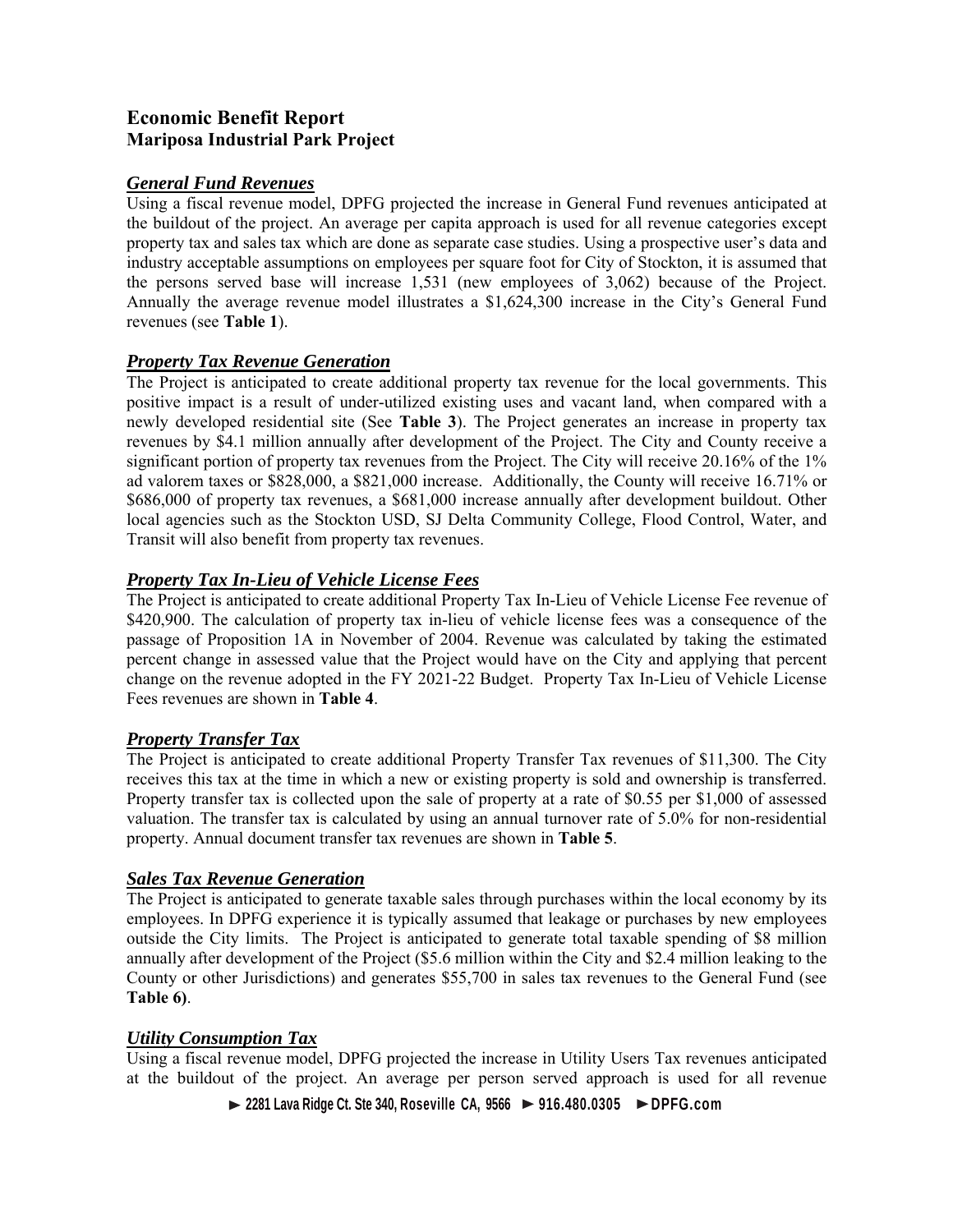categories such as phone, cable, gas, and electricity. It is assumed that the persons served base will increase 1,531 (new employees of 3,062) because of the Project. Annually the average revenue model illustrates a \$137,000 increase in the City's Utility Users Tax (see **Table 7**).

### *Development Fees*

The Project is estimated to fund more than \$10.8 million in development fees to the City, School District, and other public agencies. The development impact fees contribute to pay for capital costs of new facilities or upgrades to existing facilities. \$6 million would fund City fees that fund capital improvements that support fire protections and medical services, police protection, libraries, parks and recreation, storm drain infrastructure, and transportation improvements (See **Table 8**).

### *Voter Approved Revenues/Other Economic Benefits*

The Project is estimated to fund approximately \$97,500 in Stockton City Council and voter approved ad valorem, parcel tax, and sales tax measures that fund the following (See **Table 9)**.

- San Joaquin County Measure K Sales Tax \$27,900 in revenues
- City of Stockton Measure W \$13,900 in revenues for safe neighborhood, gang, and drug prevention
- City of Stockton Measure A \$41,800 in revenues for law enforcement, crime prevention, and essential City services
- City of Stockton Measure M \$13,900 in revenues for library and recreation (strong communities special tax)

#### *Construction Benefits*

Construction benefits created by the Project include direct investment into the economy, the indirect and induced effects from that investment, and job creation. Direct investment into the economy occurs through costs associated with construction of the Project, including such things as materials costs and labor costs. The injection of construction dollars into the economy creates indirect and induced benefits through multiplier effects or the recycling of these additional dollars in the economy. The Project creates economic activity of \$580 million for the economy through direct investment and its indirect or multiplier effects. Additionally, the Project creates jobs for workers within the economy. The expected job creation because of the construction of the Project is estimated at 7,422 jobs. The Projects investment in construction costs and labor benefits the citizens of the City, County, and surrounding areas.

#### *Earnings Increases*

Development of the Project is anticipated to increase workers' earnings in all industries through the creation of on-site jobs by the Project, as well as indirect jobs and induced jobs created by the Project. The recycling of dollars spent by the Project within the local economy causes increased demand for goods and services which increases the number of local jobs. The increased number of jobs in the local economy increases earnings for existing workers. It is estimated that the Project will create a total increase in workers' earnings of \$518 million within the local economy. By increasing workers' earnings, the Project benefits the citizens of the City, County, and surrounding areas.

## *Annual Economic Earnings of Project Employees*

Using information provided by a prospective user and extrapolating it across the entire Project, of the 3,062 employees roughly 135 would be manager level positions with a starting annual pay of \$75,000 (assuming an average of \$100,000 to account for head positions) and the remaining 2,927 would be hourly workers with a starting wage of \$19/hour. Salaries of employees of the Project would earn just over \$100 million annually.

 **2281 Lava Ridge Ct. Ste 340, Roseville CA, 9566 > 916.480.0305 > DPFG.com**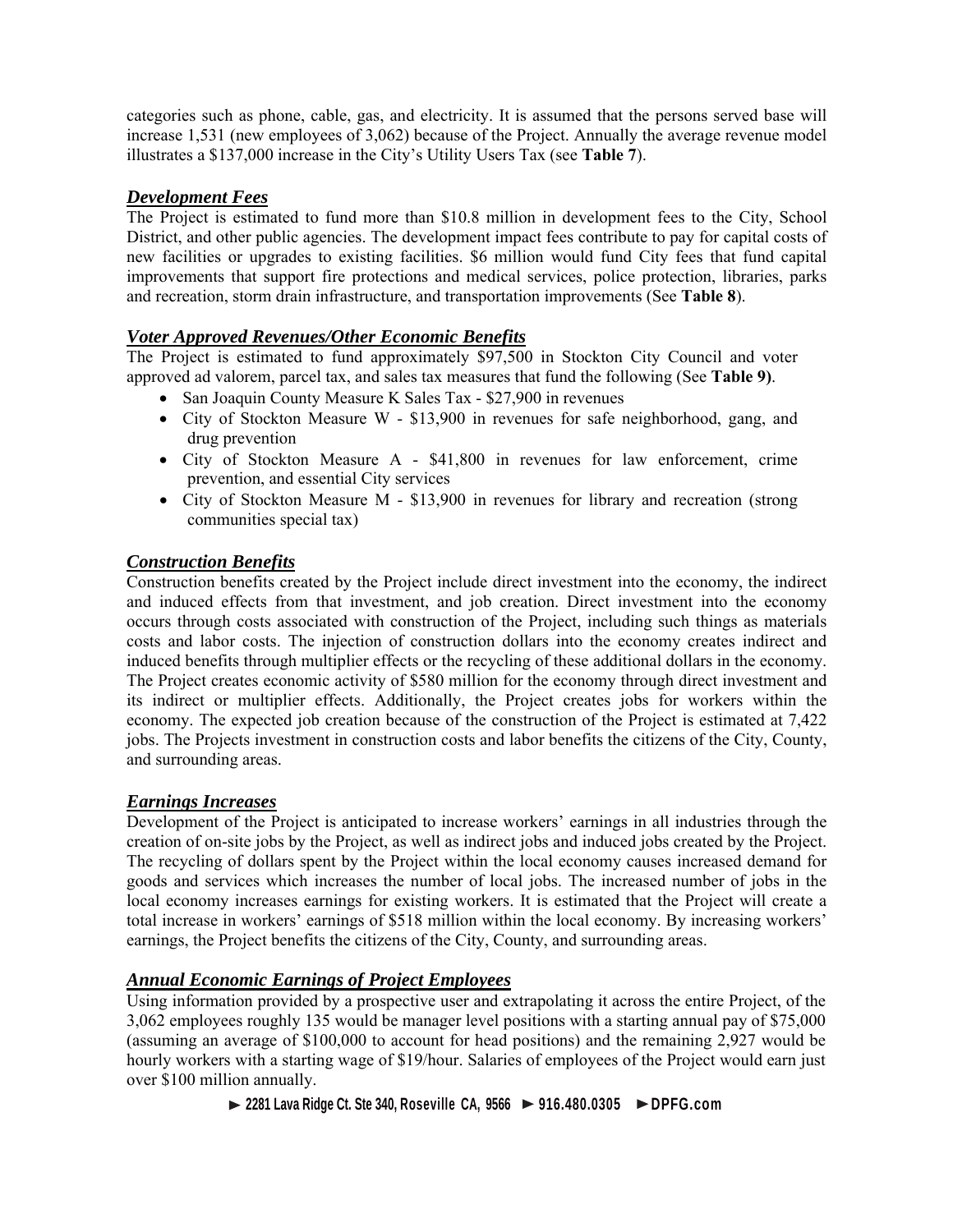Housing affordability is an important issue when discussing salaries of employees and being able to house them locally. With the above-mentioned salaries, DPFG calculated the estimated home purchase price affordable to the different income ranges from the Project. Assuming a 20% down payment, 30-year fixed payment at 4% interest and a household with two income earners (both earning the minimum \$19/hour from above), they could purchase a home at \$360,000. At the other end of the spectrum, a two-income earning household (both at the \$100,000 manager level) could afford to purchase a \$900,000 home.

In terms of rent affordability, a household typically spends about 30% of their gross income on rent, this would mean that a household with two income earners (both earning minimum \$19/hour from above) could afford a monthly rent of \$1,976. At the upper income range, a two-income earning household (both at the \$100,000 manager level) could afford a monthly rent of about \$5,000.

#### *Economic Benefit Calculations*

For calculation of the Project's economic benefits please see Exhibit A: City of Stockton Economic Benefit Calculation.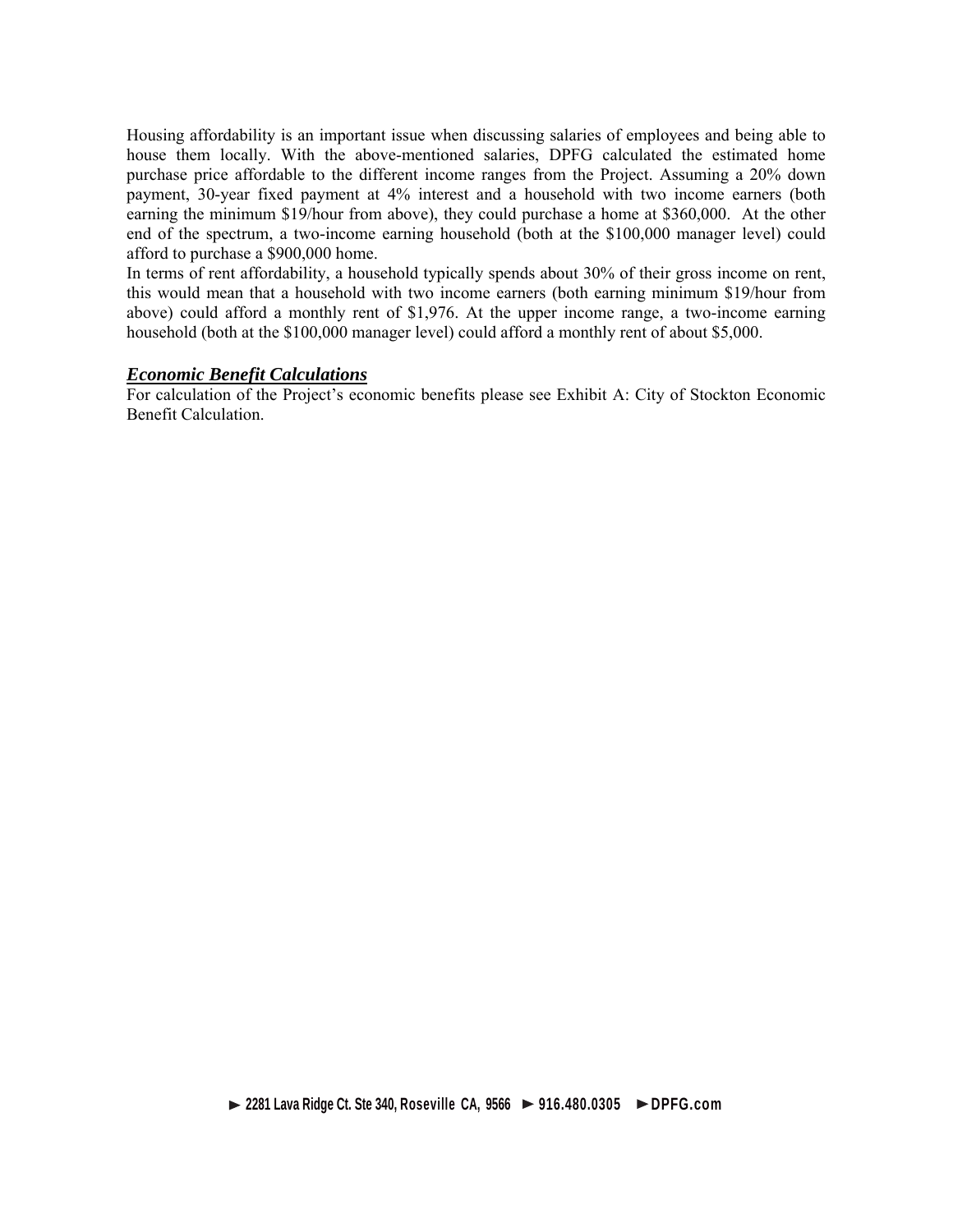#### **Professional Qualifications**

DPFG formed in 1991, is a national real estate consulting firm that has been involved in thousands of real estate transactions in California and throughout the nation. DPFG provides consulting services to the land development and homebuilding industry. The Senior Management Team at DPFG has 215 years of combined real estate experience and has been involved in public finance transactions, fiscal impact analyses, pro-forma analyses, development impact fee reviews, and infrastructure finance transactions. DPFG has office locations in six states and is currently working on transactions in fifteen different states.

#### **Report Source Documents**

City of Stockton, 2021-22 Operating Budget IMPLAN 2021 Economic Data BLS Consumer Expenditure Survey Data US Census Data San Joaquin County Assessor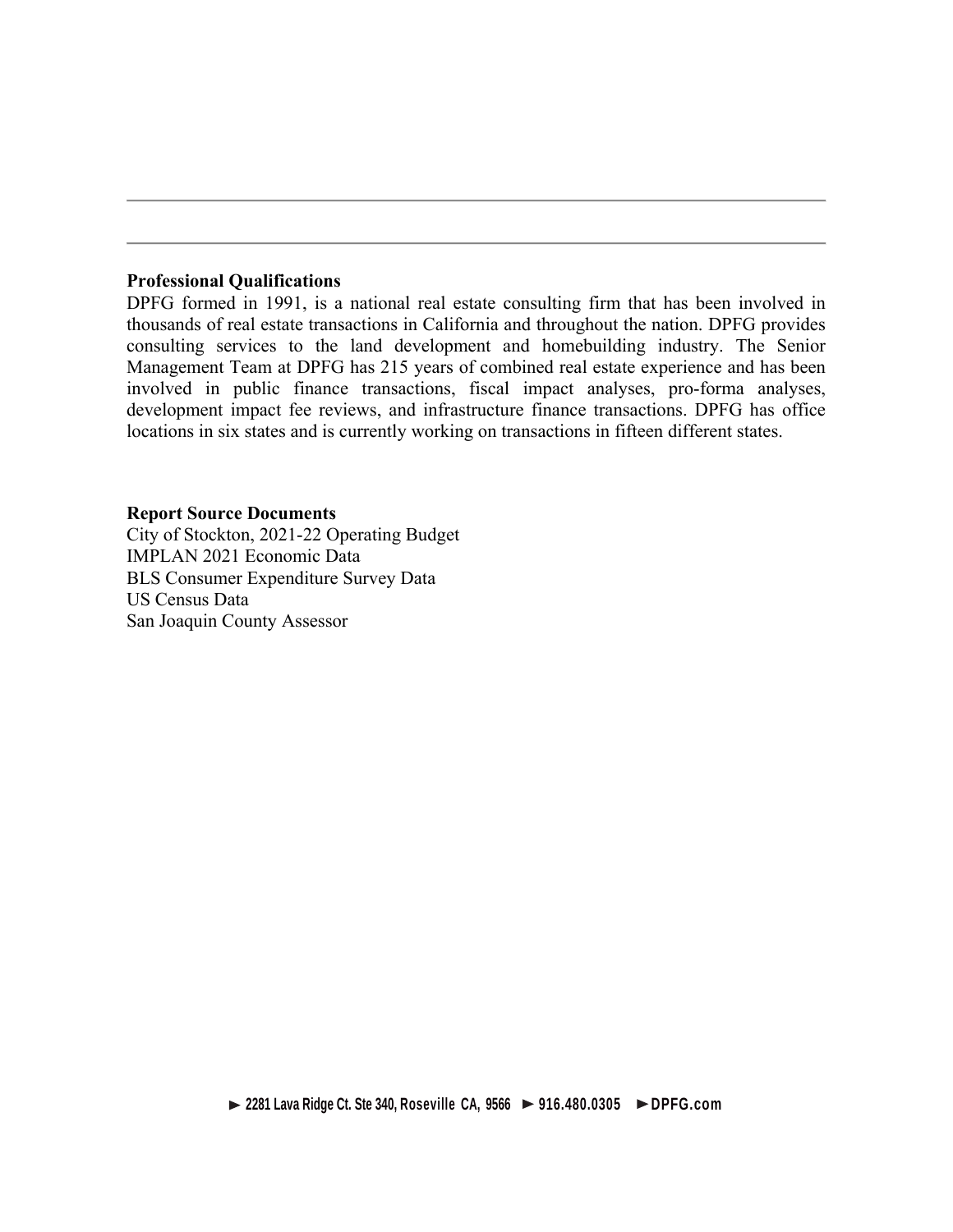**Exhibits & Tables:** 

**City of Stockton Economic Benefit Calculations** 

 **2281 Lava Ridge Ct. Ste 340, Roseville CA, 9566 > 916.480.0305 > DPFG.com**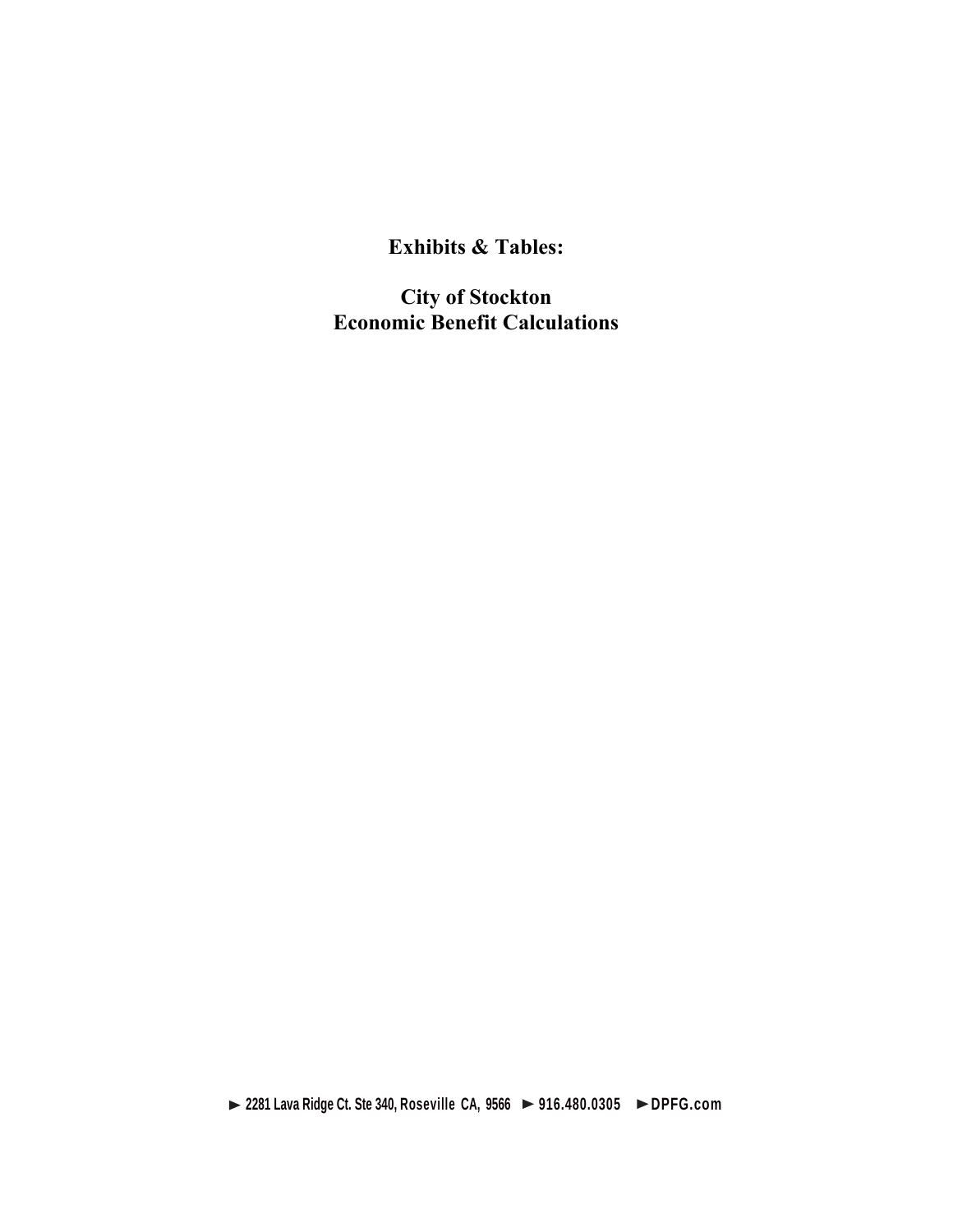#### **Table 1 Mariposa Industrial Park General Fund Revenues**

|                                                             | 2021-22       | <b>Estimating</b>             | Citywide                | Rev. Per       | <b>Service</b> | Total       |
|-------------------------------------------------------------|---------------|-------------------------------|-------------------------|----------------|----------------|-------------|
| <b>General Fund Revenue Category</b>                        | <b>Budget</b> | Method                        | Population <sup>1</sup> | Person         | Population     | Project     |
|                                                             |               |                               |                         |                |                |             |
| Property Tax                                                | \$38,416,000  | Case Study <sup>2</sup>       |                         |                |                | \$827,985   |
| Property Tax: Vehicle License Fee (VLF) - Property Tax Swap | \$26,791,495  | Case Study <sup>3</sup>       |                         |                |                | \$420,871   |
| <b>Measure A Transaction Tax</b>                            | \$36,132,000  | Case Study <sup>8</sup>       | ٠                       | ٠              | ٠              | \$41,802    |
| Sales Tax                                                   | \$56,076,000  | Case Study <sup>9</sup>       |                         | ٠              | ٠              | \$55,736    |
| Prop. 172 Sales Tax                                         | \$2,379,000   | Case Study <sup>9</sup>       |                         |                |                | \$13,934    |
| Document Transfer Tax                                       | \$852,000     | Case Study                    | N/A                     |                |                | \$11,295    |
| <b>Franchise Tax</b>                                        | \$16,595,630  | Persons Served                | 383,500                 | \$43.27        | 1,531          | \$66,262    |
| Hotel/Motel Tax                                             | \$2,648,000   | Persons Served                | 383,500                 | \$6.90         | 1,531          | \$10,573    |
| <b>Business License</b>                                     | \$9,695,000   | Persons Served                | 383,500                 | \$25.28        | 1,531          | \$38,710    |
| <b>Utility Users Tax</b>                                    | \$34,342,000  | Persons Served                | 383,500                 | \$89.55        | 1,531          | \$137,119   |
| Licenses & Permits                                          | \$0           | N/A <sup>4</sup>              | N/A                     |                |                |             |
| Revenues from Other Agencies                                | \$3,253,496   | Persons Served <sup>3,4</sup> | 383,500                 | \$8.48         | 1,531          |             |
| Motor Vehicle In-Lieu                                       | \$200,000     | Persons Served <sup>5</sup>   | 383,500                 | \$0.52         | 1,531          |             |
| <b>Charges for Services</b>                                 | \$3,150,079   | Persons Served <sup>3</sup>   | 383,500                 | \$8.21         | 1,531          |             |
| <b>Fire Contracts</b>                                       | \$4,691,240   | N/A <sup>4</sup>              | N/A                     |                |                |             |
| Code Enforcement                                            | \$3,498,413   | N/A <sup>4</sup>              | N/A                     | $\overline{a}$ | ٠              | $\sim$      |
| Fines & Forfeitures                                         | \$501,694     | N/A <sup>4</sup>              | N/A                     | ٠              |                |             |
| <b>Other Revenues</b>                                       | \$11,026,889  | N/A <sup>5</sup>              | N/A                     | ٠              | ٠              |             |
| <b>Transfers In</b>                                         | \$0           | N/A <sup>5</sup>              | N/A                     |                |                |             |
| <b>Total Revenues</b>                                       | \$250,248,936 |                               |                         |                |                | \$1,624,287 |
|                                                             |               |                               |                         |                |                |             |

**Source:** City of Stockton FY 2021‐22 Annual Budget.

#### **Footnotes:**

<sup>1</sup>See Table 2

<sup>2</sup>See Table 3

<sup>3</sup>See Table 4

4 This analysis assumes that all or part of these revenues are fully dedicated to specific General Fund departmental costs (Offsetting Revenues). Since

these revenues are budget neutral and are not discretionary, they are not included in estimating discretionary Project revenues.

<sup>5</sup>Not expected to be affected by the Project and therefore no revenue multipliers are estimated in this analysis.

<sup>6</sup>The city allocation of Motor Vehicle in Lieu was eliminated in FY 20-21 by SB89. As a result, it is excluded from the analysis.

<sup>7</sup>See Table 5.

8 Table 9.

<sup>9</sup>Table 6.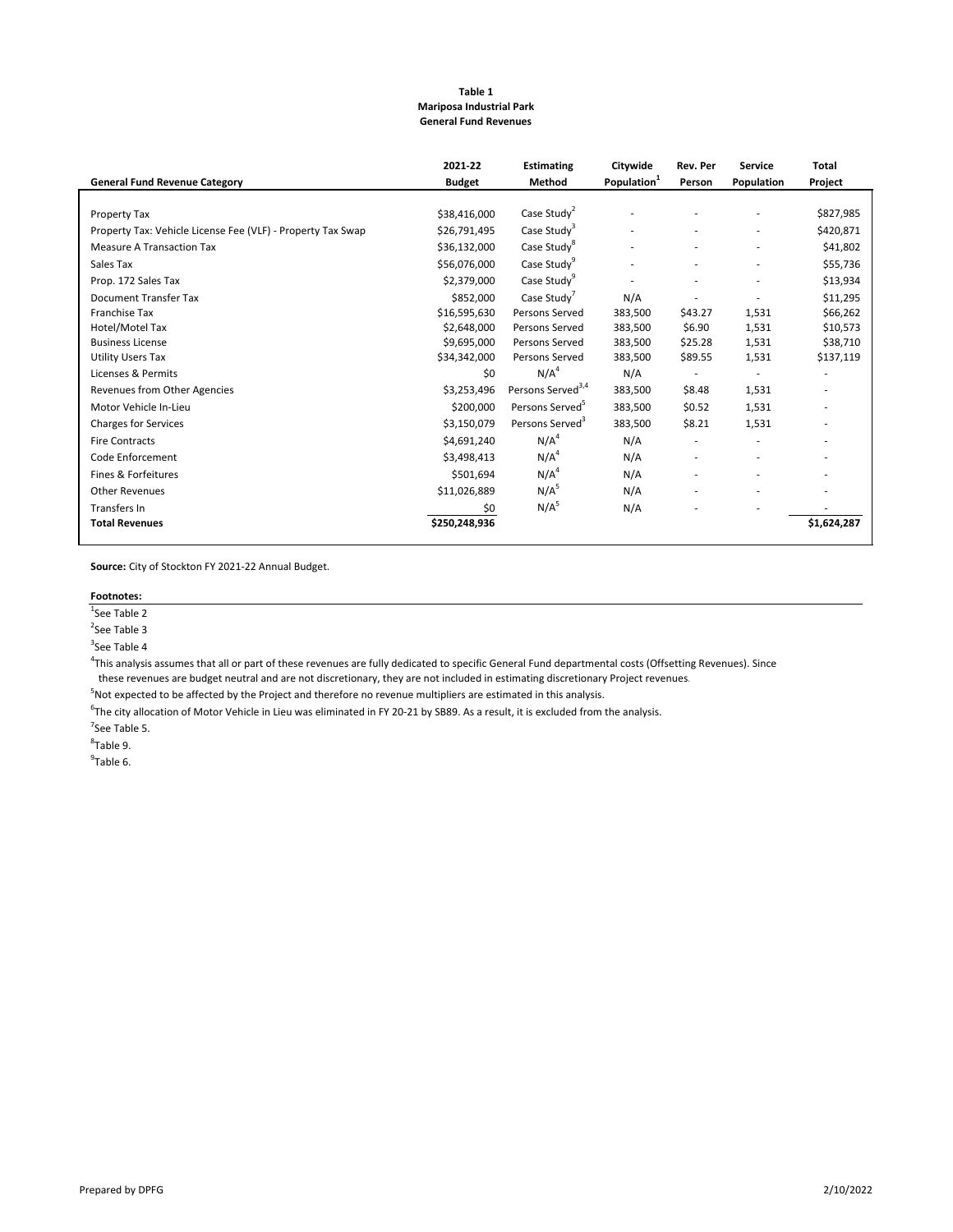#### **Table 2 Mariposa Industrial Park Land Use and Assumptions**

|                                                                    | Square    |    | Avg.          |
|--------------------------------------------------------------------|-----------|----|---------------|
| <b>Land Use</b>                                                    | Feet      |    | Value         |
|                                                                    |           |    |               |
| <b>Nonresidential</b>                                              |           |    |               |
| Industrial (Building 1)                                            | 900,000   |    | \$164         |
| Industrial (Building 2)                                            | 1,224,880 |    | \$125         |
| <b>Total Nonresidential</b>                                        | 2,124,880 |    | \$142         |
|                                                                    |           |    |               |
| <b>Assesed Value</b>                                               |           |    |               |
| Nonresidential Weighted Average Value                              |           | \$ | 142           |
| <b>Square Feet</b><br><b>Total Nonresidential Assessed Value</b>   |           | Ś  | 2,124,880     |
|                                                                    |           |    | 300,710,000   |
| <b>Unsecured Property (FF&amp;E)</b>                               |           |    |               |
| Industrial (Building 1)                                            |           | Ś. | 100,000,000   |
| Industrial (Building 2)                                            |           |    | 10,000,000    |
| <b>Total Nonresidential Unsecured Property</b>                     |           | Ś. | 110,000,000   |
| <b>Assesed Value</b>                                               |           |    | \$410,710,000 |
| <b>Employees</b>                                                   |           |    |               |
| Employees (Building 1)                                             |           |    | 2,450         |
| Employees (Building 2)                                             |           |    | 612           |
| Nonresidential Employees                                           |           |    | 3,062         |
|                                                                    |           |    |               |
| <b>Total Nonresidential Persons Served (50% of employees)</b>      |           |    | 1,531         |
| <b>Total City of Stockton</b>                                      |           |    |               |
| City of Stockton Population <sup>1</sup>                           |           |    | 320,876       |
| City of Stockton Employees <sup>2</sup>                            |           |    | 125,248       |
| City of Stockton Persons Served (Population plus 50% of Employees) |           |    | 383,500       |
|                                                                    |           |    |               |

#### **Footnotes:**

 $^{1}$ California Department of Finance, E-5 City/County Population and Housing Estimates, 1/1/2021 <sup>2</sup>Per City of Stockton 2021-22 Budget.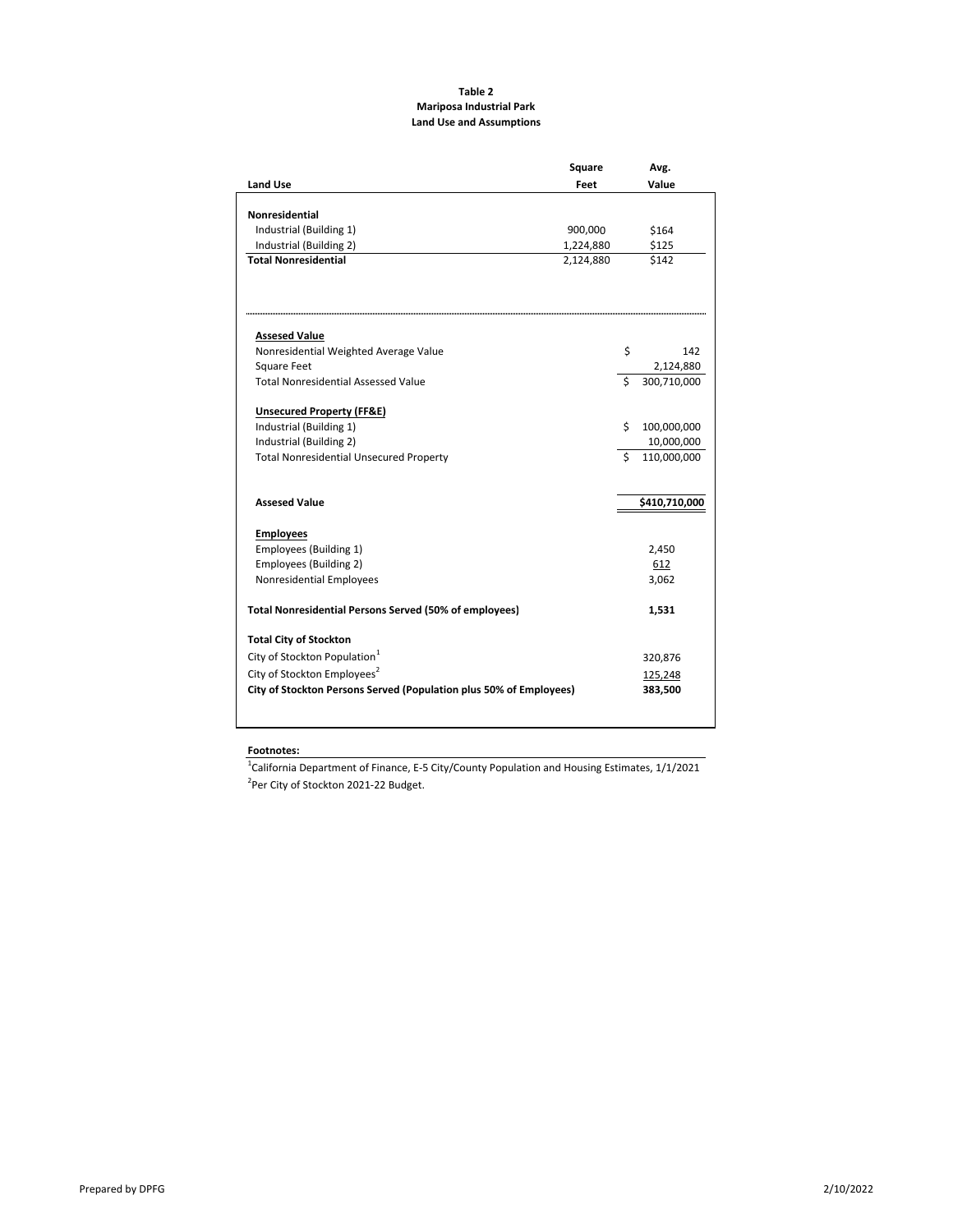#### **Table 3 Mariposa Industrial Park Property Tax Increase**

|                            | <b>Assumptions</b> | <b>Existing</b><br>Property <sup>1</sup> | <b>Buildout of</b><br>Project <sup>1</sup> | Net<br>Increase |
|----------------------------|--------------------|------------------------------------------|--------------------------------------------|-----------------|
| <b>Estimated Valuation</b> |                    | \$3,317,019                              | \$410,710,000                              | \$407,392,981   |
|                            |                    |                                          |                                            |                 |
| 1% General Property Tax    | 1%                 | \$33,170                                 | \$4,107,100                                | \$4,073,930     |
| Breakdown of 1%            |                    |                                          |                                            |                 |
| City of Stockton           | 20.160%            | \$6,687                                  | \$827,985                                  | \$821,298       |
| San Joaquin County         | 16.711%            | \$5,543                                  | \$686,339                                  | \$680,796       |
| <b>Other Agencies/ERAF</b> | 63.13%             | \$20,940                                 | \$2,592,775                                | \$2,571,835     |
| <b>Total to City</b>       |                    | \$6,687                                  | \$827,985                                  | \$821,298       |

**Source:**  San Joaquin County Assessor.

## **Footnotes:**

 $1$ Per the 2020-21 valuation on property tax bill.

 $^2$ Assumes property tax share agreement of 80% County and 20% City.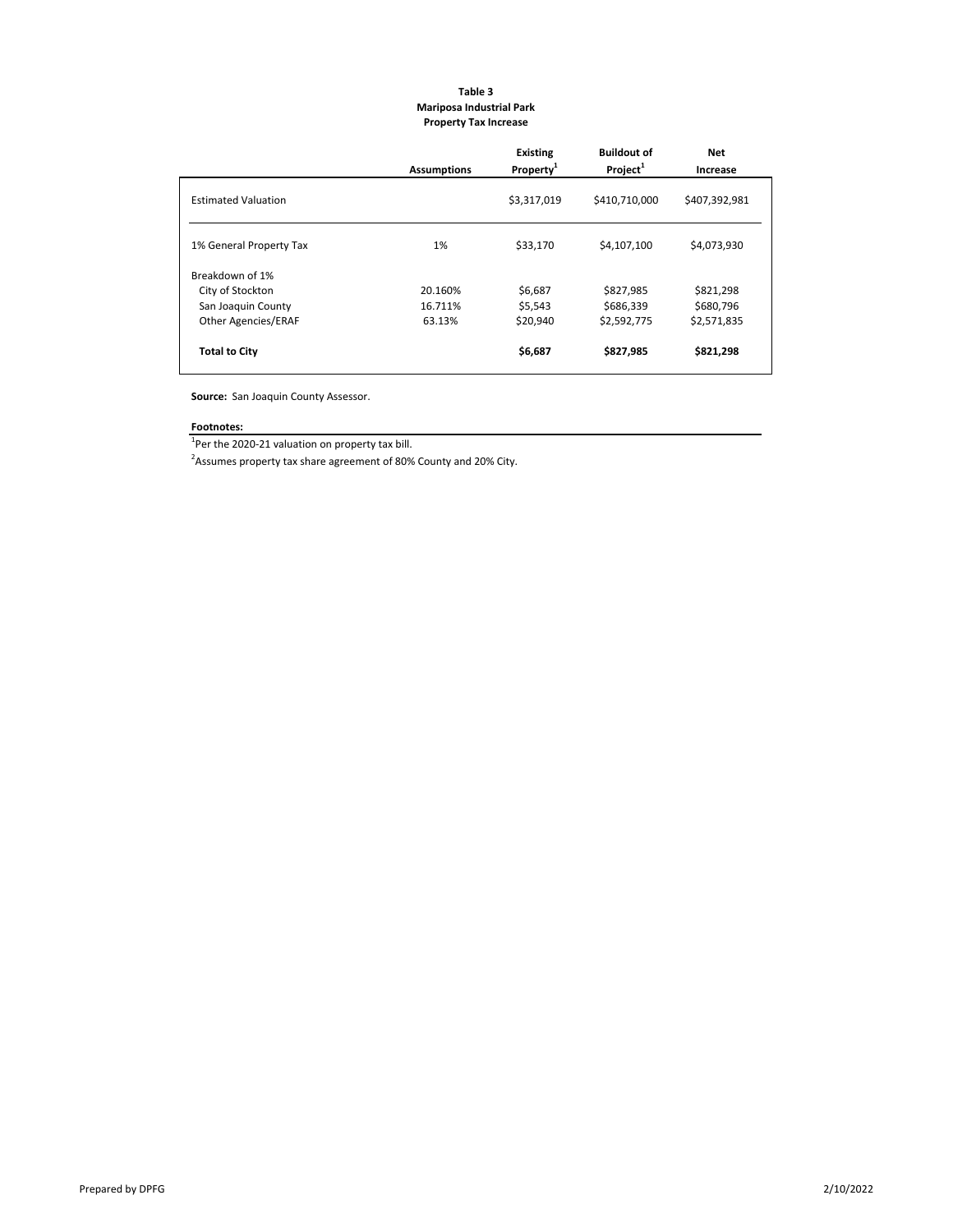#### **Table 4 Mariposa Industrial Park Property Tax Vehicle License Fee Increase**

| FY 2021-22 City of Stockton Assessed Valuation<br>Assessed Value of Project | \$26,144,690,583<br>410,710,000 |
|-----------------------------------------------------------------------------|---------------------------------|
| <b>Total Assessed Value</b>                                                 | \$26.555.400.583                |
| Percent Change in Assessed Value                                            | 1.57%                           |
| Total FY 2021-22 Property Tax in Lieu of VLF Adopted Revenue                | 26,791,495                      |
| Estimated Increase in Property Tax in Lieu of VLF                           | Ś<br>420.871                    |

**Source: San Joaquin County Assessor.**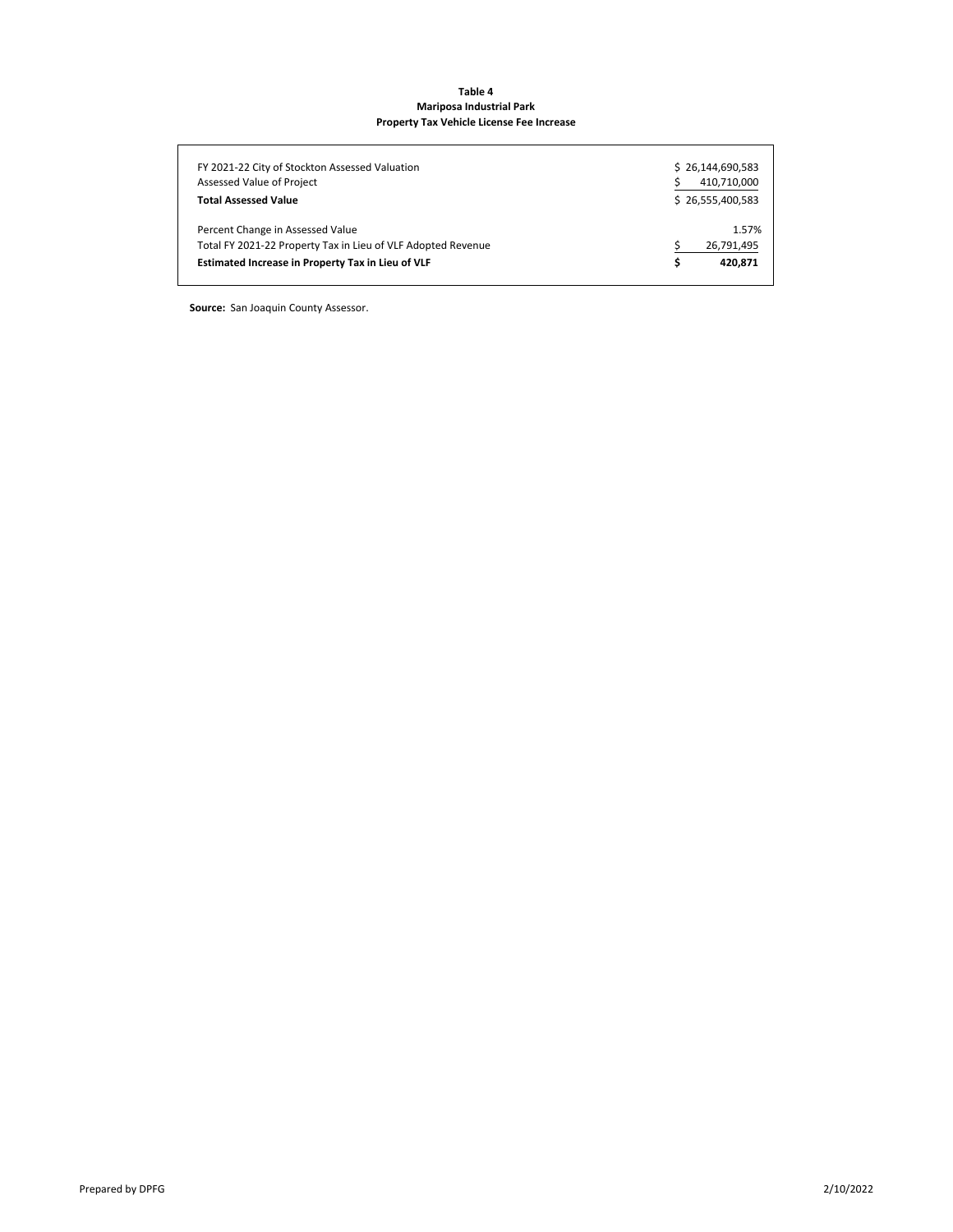#### **Table 5 Mariposa Industrial Park Property Transfer Tax**

| <b>Turnover Rate</b>                                                                      |    |                           |
|-------------------------------------------------------------------------------------------|----|---------------------------|
| <b>Industrail Property</b>                                                                |    | 5.00%                     |
| Industrial Property Assessed Value<br><b>Estimated Assessed Valuation Turnover Amount</b> |    | 410,710,000<br>20,535,500 |
| Rate per \$1,000 of Assessed Value<br><b>Total Estimated Document Transfer Tax</b>        | Ś. | 0.55<br>11,295            |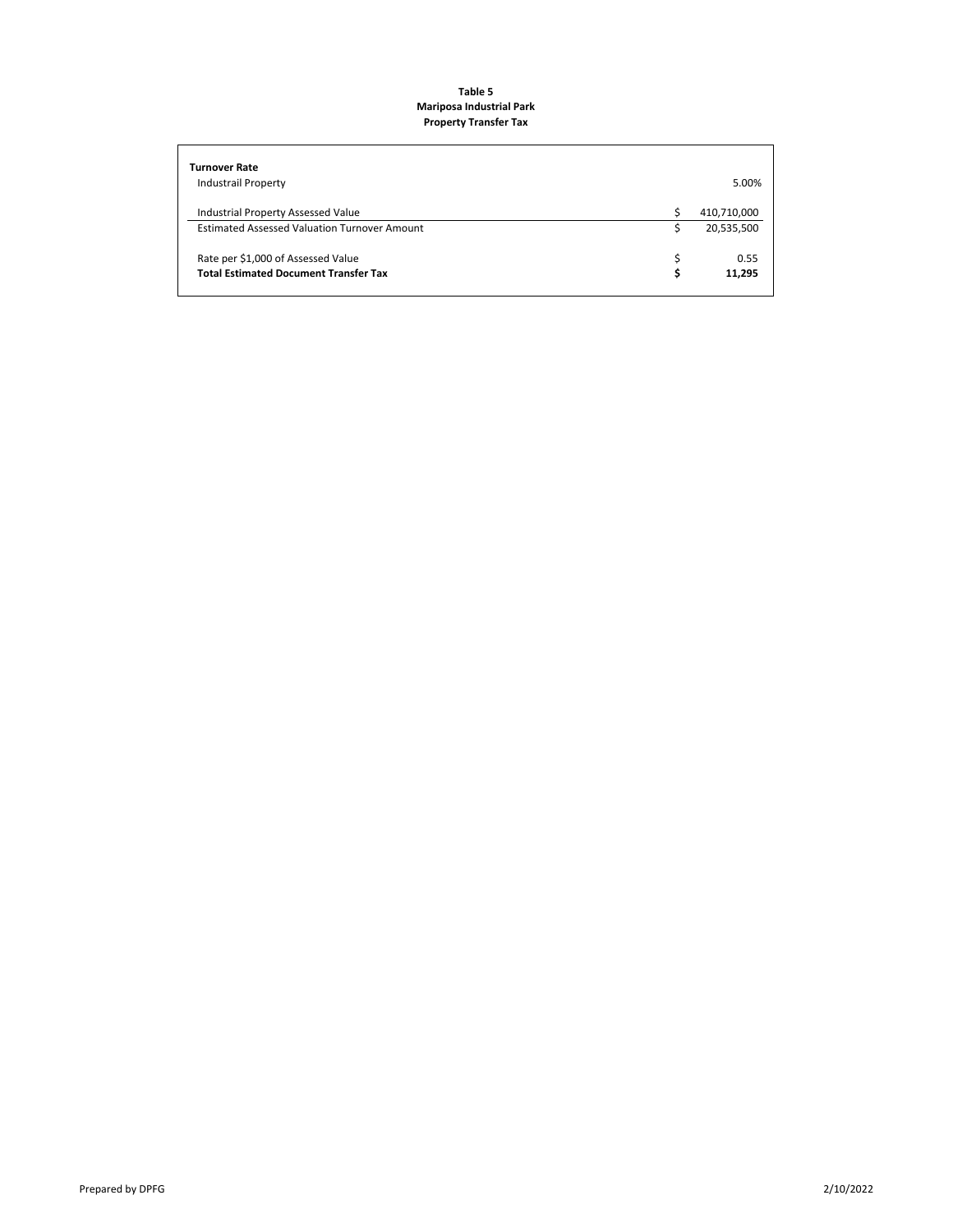#### **Table 6 Mariposa Industrial Park Sales Tax**

|                                                         | <b>Taxable</b> |                  | <b>Total</b>   |
|---------------------------------------------------------|----------------|------------------|----------------|
|                                                         | Spending       |                  | <b>Taxable</b> |
| <b>Land Use</b>                                         | per Employee   | <b>Employees</b> | Spending       |
|                                                         | per day        |                  |                |
| <b>Nonresidential</b>                                   |                |                  |                |
| Industrial (Building 1)                                 | \$10           | 2,450            | \$6,370,000    |
| Industrial (Building 2)                                 | \$10           | 612              | \$1,592,344    |
|                                                         |                | 3,062            | \$7,962,344    |
| Leakage (30%)                                           |                |                  | \$2,388,703    |
| City of Stockton Capture (70%)                          |                |                  | \$5,573,641    |
| City of Stockton General Fund Sales & Use Tax Revenues: |                |                  |                |
| City of Stockton Taxable Spending Capture               |                |                  | \$5,573,641    |
| City Share of Sales Tax                                 |                | 1.00%            | \$55,736       |
| Project Derived Sales Tax Revenue to City               |                |                  | \$55,736       |
| Prop. 172 Sales Tax                                     |                | 0.25%            | \$13,934       |
|                                                         |                |                  |                |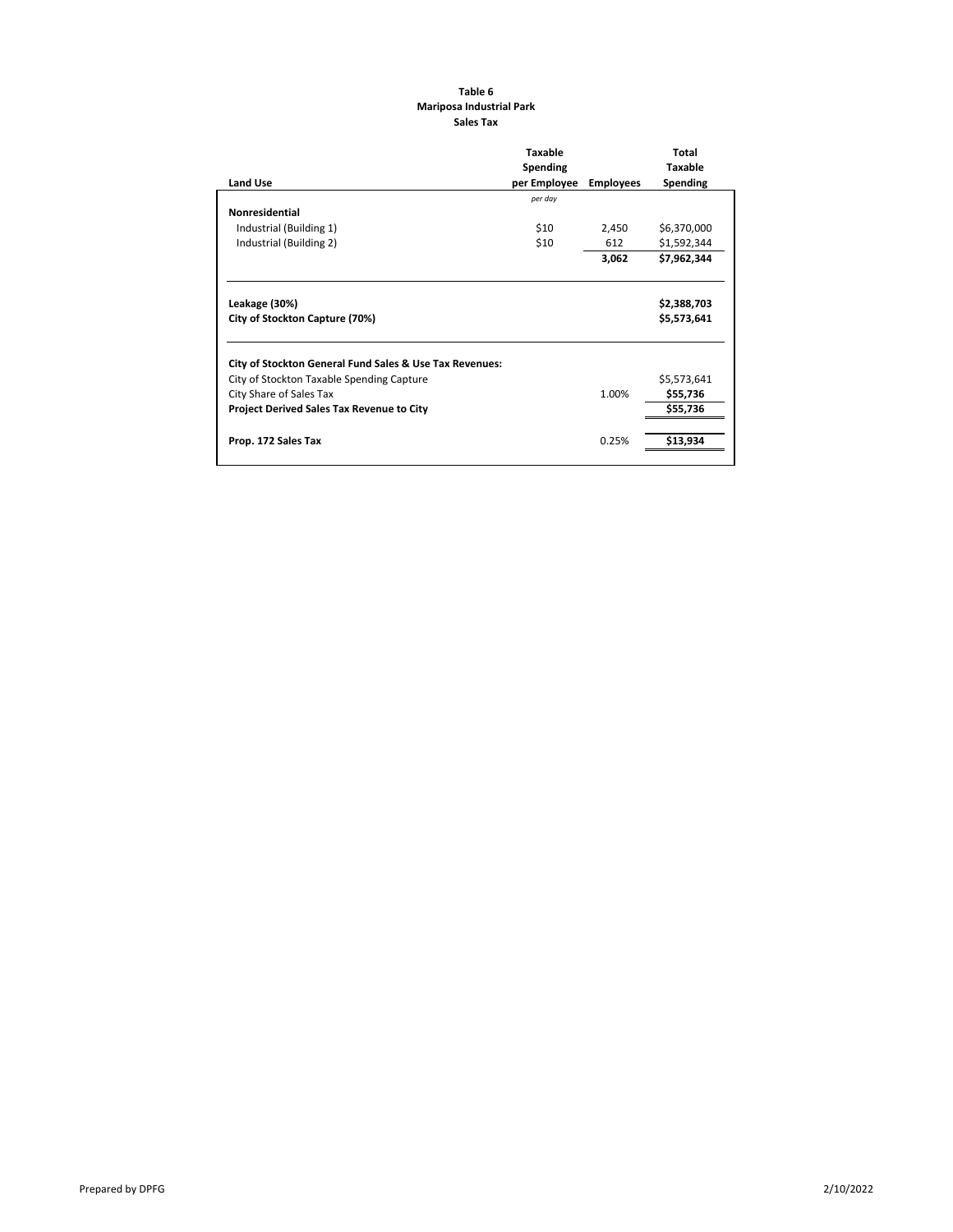#### **Table 7 Mariposa Industrial Park Utility Users Tax**

|                   | 2021-22<br><b>Budget</b> | <b>Estimating</b><br>Method | Citywide<br>Population <sup>1</sup> | Rev. Per | Service<br>Person Population | Total<br>Project |
|-------------------|--------------------------|-----------------------------|-------------------------------------|----------|------------------------------|------------------|
| Utility Users Tax | \$34.342.000             | Persons Served              | 383.500                             | \$89.55  | 1.531                        | \$137.119        |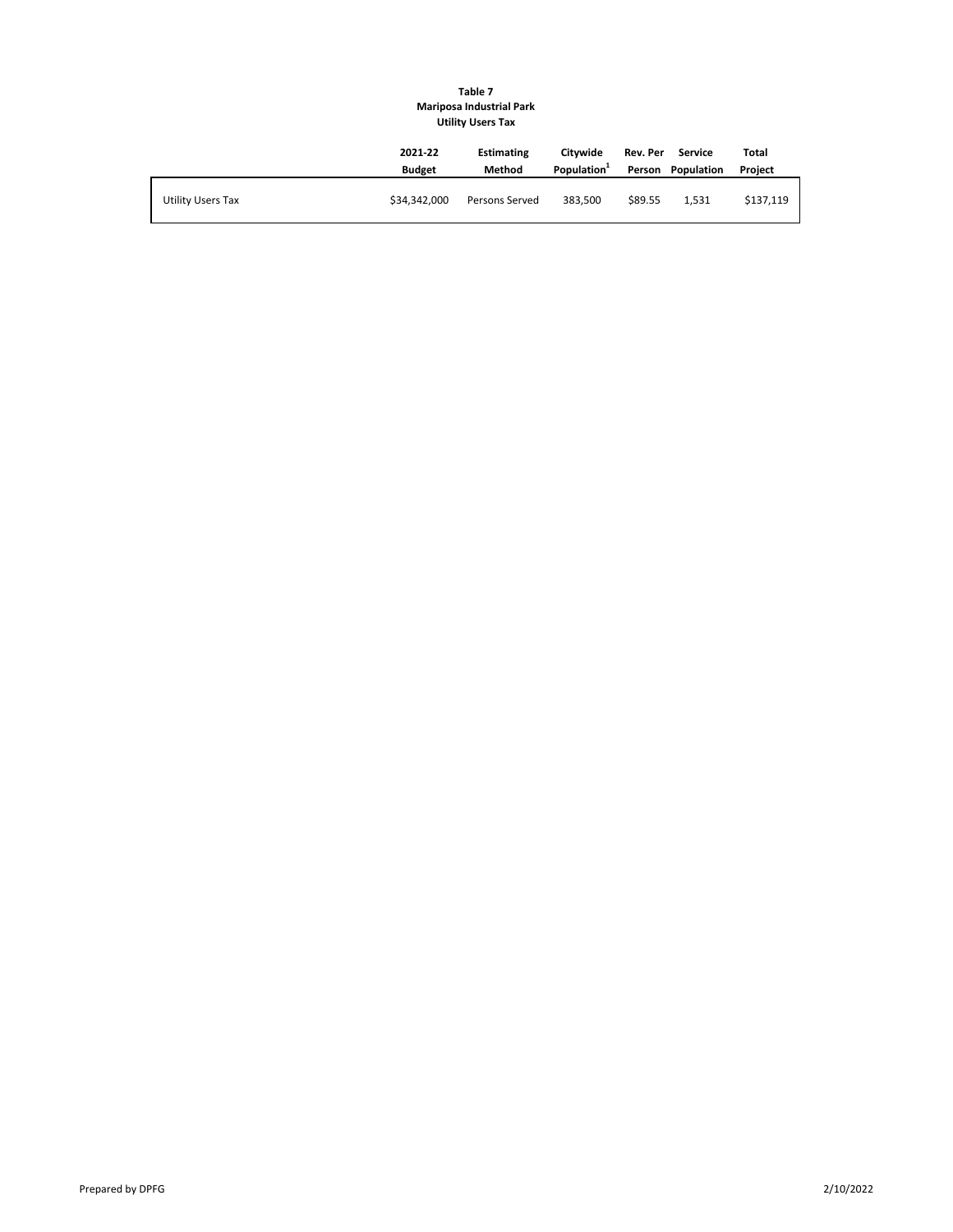#### **Table 8 Mariposa Industrial Park Fees**

| <b>Total</b> |
|--------------|
|              |
| \$5,997,979  |
|              |
| \$3,533,371  |
| \$1,296,177  |
| \$10,827,527 |
|              |

**Source:**  Administrative Review Draft Annexation Report, updated with new square footage assumptions.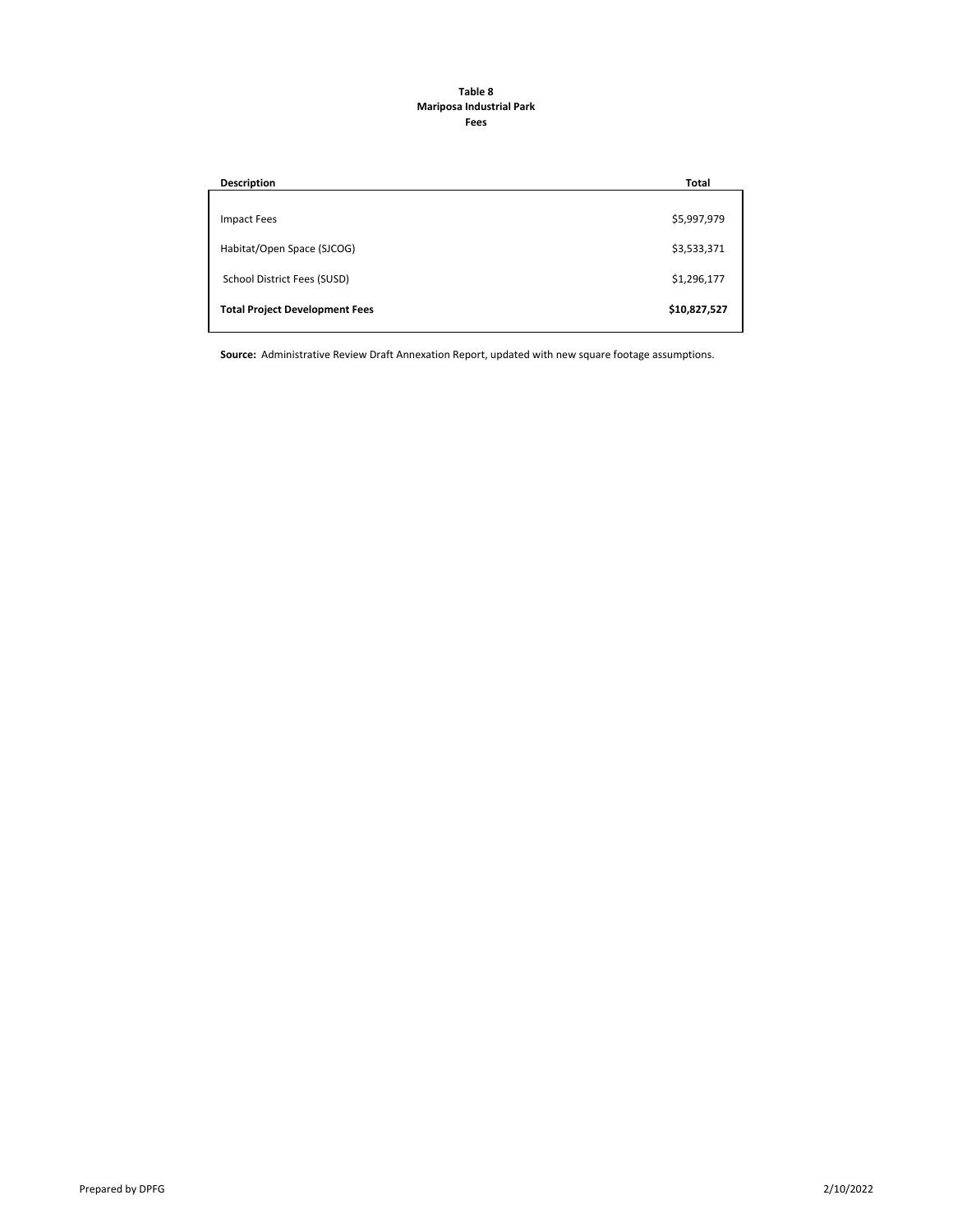#### **Table 9 Mariposa Industrial Park Voter Approved Revenues/Other Economic Benefits**

|                                                                               | <b>Project Taxable</b><br>Spending |        |          |
|-------------------------------------------------------------------------------|------------------------------------|--------|----------|
| San Joaquin County (Measure K) Sales Tax                                      | \$5,573,641                        | 0.500% | \$27.868 |
| Stockton Safe Neighborhood Gang and Drug Prevention Police & Fire (Measure W) | \$5,573,641                        | 0.250% | \$13.934 |
| Law Enforcement, Crime Prevention, Essential City Services (Measure A)        | \$5,573,641                        | 0.750% | \$41,802 |
| Library and Recreation - Strong Communities Special Tax (Measure M)           | \$5.573.641                        | 0.250% | \$13,934 |
| <b>Total Voter Approved/Other Economic Benefits (At Buildout)</b>             |                                    |        | \$97,539 |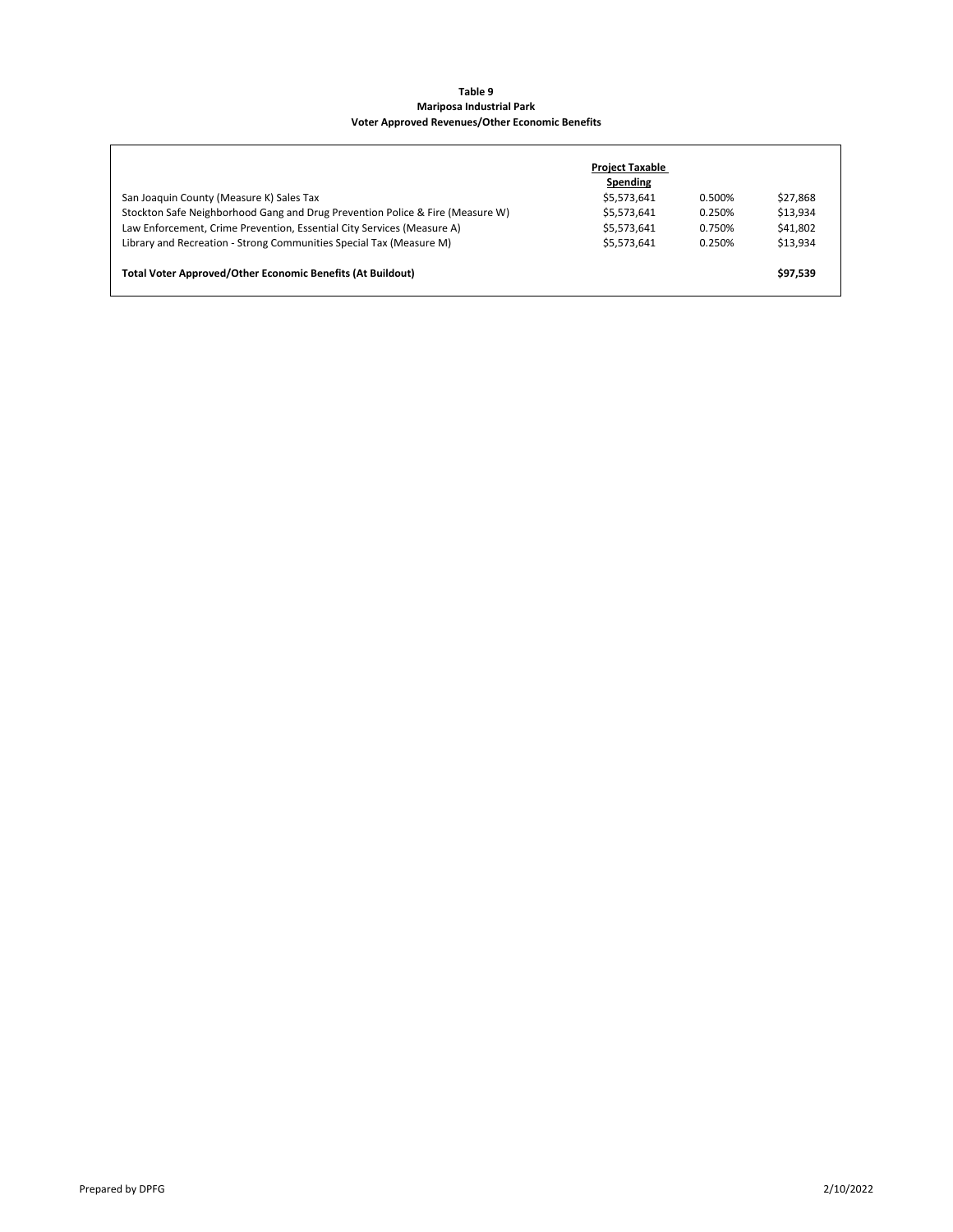#### **Table 10 Mariposa Industrial Park Construction Benefits**

#### **I: Construction Benefits ‐ Industrial**

| <b>Construction Spending</b>                                 |                       |                   |
|--------------------------------------------------------------|-----------------------|-------------------|
| Total Construction Cost (a)                                  | (1)                   | \$<br>437,905,354 |
| Total Indirect Construction Cost (a)                         | (2)                   | 142,199,133       |
| <b>Construction Spending Total</b>                           | $(3)=(1)+(2)$         | 580,104,487       |
| <b>Investment into Local Economy</b>                         |                       |                   |
| Direct Effect (b)                                            | (3)                   | \$<br>580,104,487 |
| Indirect Effect (b)                                          | (4)                   | 106,413,269       |
| Induced Effect (b)                                           | (5)                   | 126,731,018       |
| <b>Total Economic Output</b>                                 | $(6) = (3)+(4)+(5)$   | 813,248,774       |
| Employment                                                   |                       |                   |
| Direct Effect (b)                                            | (7)                   | 6,013             |
| Indirect Effect (b)                                          | (8)                   | 590               |
| Induced Effect (b)                                           | (9)                   | 818               |
| Jobs Created through Buildout                                | $(10)=(7)+(8)+(9)$    | 7,422             |
| II: Earnings Increases                                       |                       |                   |
| Labor Income                                                 |                       |                   |
| Direct Effect (b)                                            | (13)                  | \$<br>441,252,385 |
| Indirect Effect (b)                                          | (14)                  | 36,607,806        |
| Induced Effect (b)                                           | (15)                  | 39,896,955        |
| Total Earnings Increase for Workers within the Local Economy | $(16)=(13)+(14)+(15)$ | 517,757,146       |

Notes:

(a) Construction spending amounts are based on estimates per Table 11.

construction of new highways and streets at \$92.6M. (b) Based on the IMPLAN model for new industrial construction assuming construciton costs of \$401.8M and